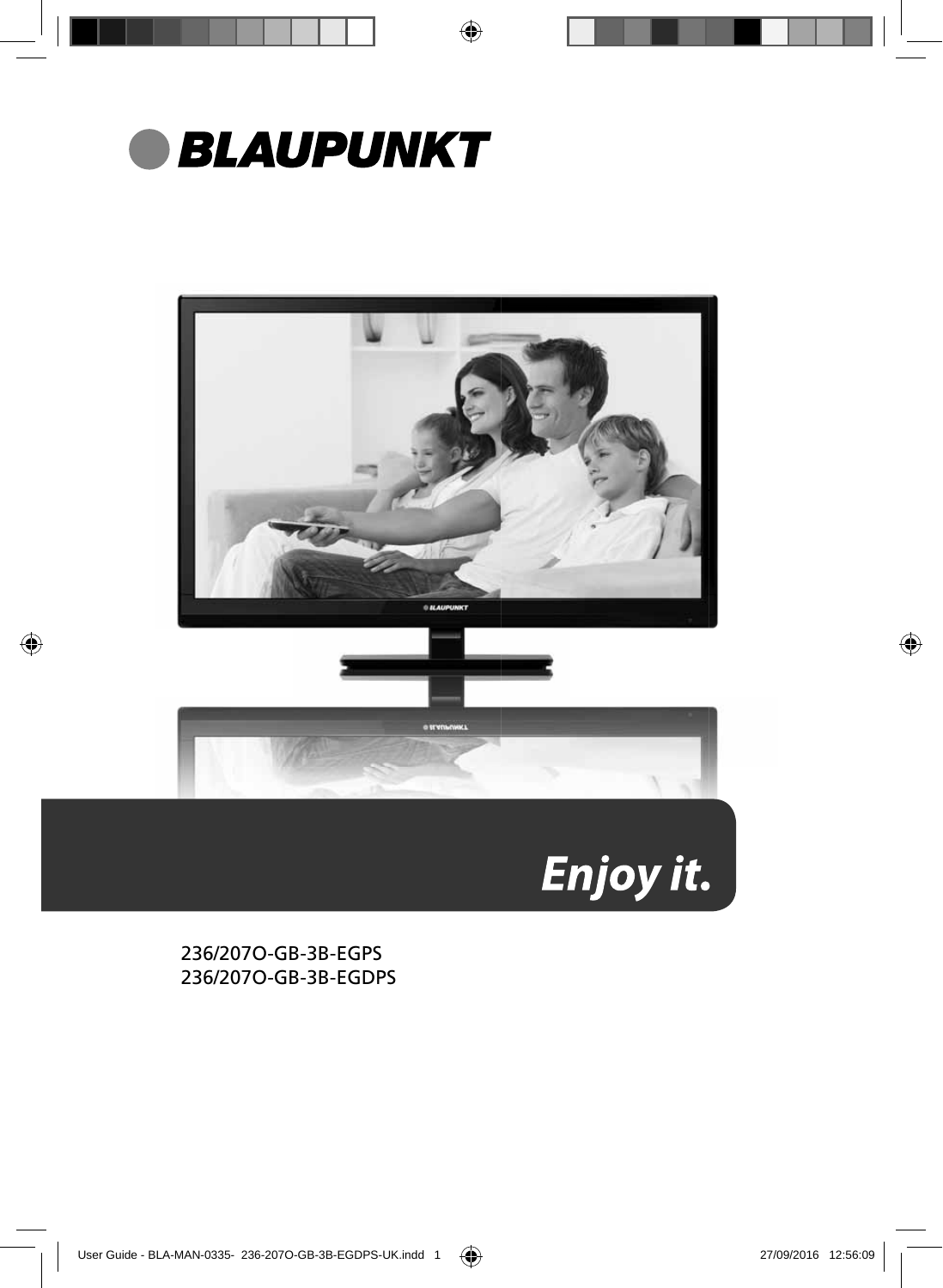

 $\bigoplus$ 

 $\bigoplus$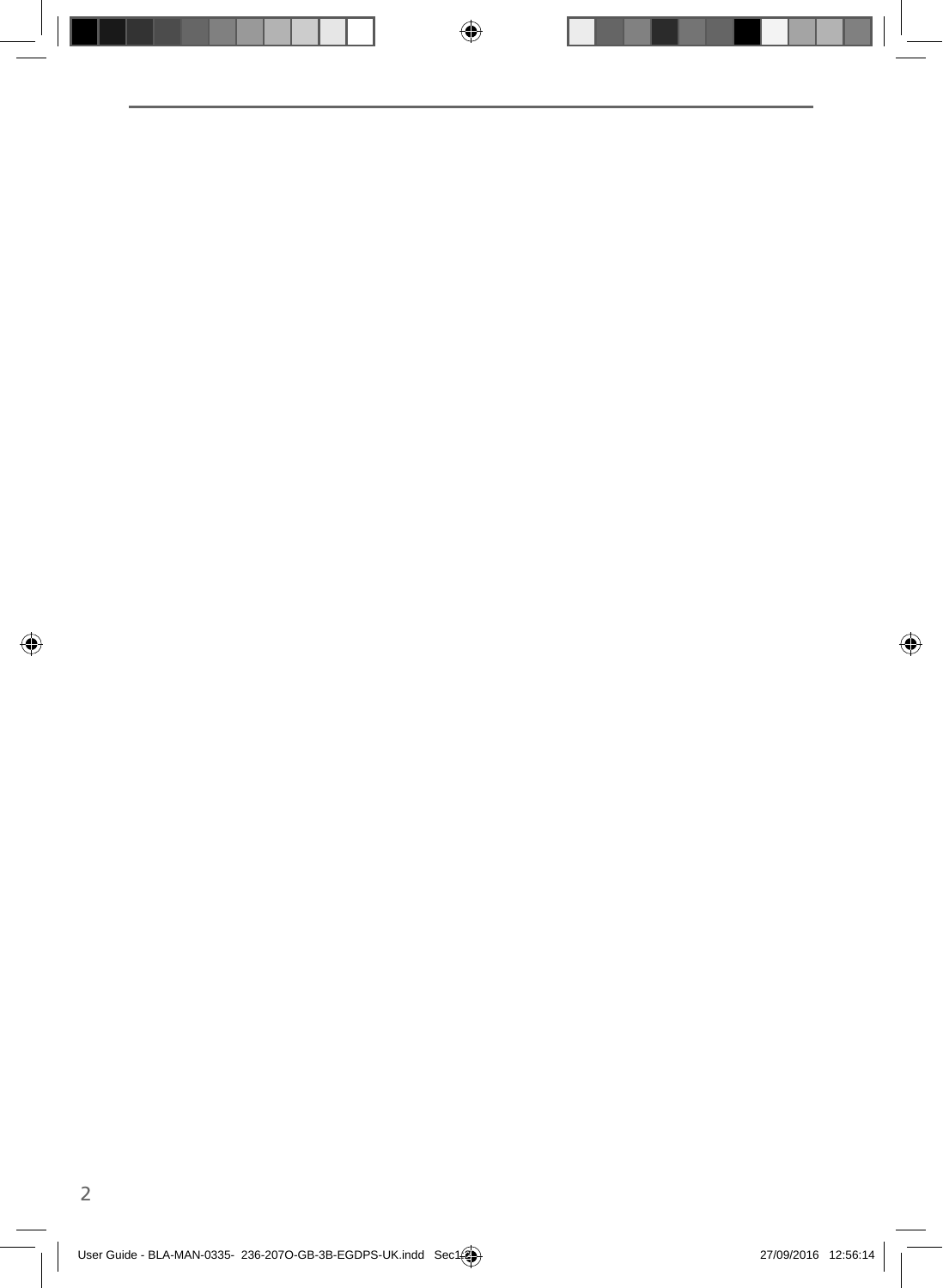## **IMPORTANT GUARANTEE INFORMATION**

Congratulations on purchasing this television. We hope you have many years of trouble free enjoyment from your purchase.

Your product is covered under the manufacturers guarantee for 12 months from the date of purchase.

If you experience any difficulties with your TV, please refer to the 'Frequently asked questions' section in this user guide.

If you are still unable to remedy the issue, try resetting the TV to factory settings. (Details in the 'Settings menu' section of this user guide). Alternatively you can contact the helpline on the number below.

In the event that a fault is diagnosed, the helpline will arrange to collect the TV from your home or work address, return it to our service centre, repair the item and then return it to you.

If we believe we cannot offer a permanent repair, we will replace the item.

## Technical Support Information

Telephone UK 0871 097 1160, ROI 01443 3940

Web support: www.umc-uk.co.uk

The telephone opening hours are Monday to Friday 8.30am to 6pm, Saturday 9am – 5pm. UK: Calls cost 12p per minute plus your phone company's access charge. ROI: Calls are charged at a local rate.

#### **You must retain all packaging materials, in addition to your proof of purchase/receipt, as you will need these in the event of warranty/service support.**

This guarantee is in addition to and does not affect your statutory rights.

If you need to call the helpline, you will need the following information.

1) Model No \_\_\_\_\_\_\_\_\_\_\_\_\_\_\_\_\_\_\_\_\_\_\_\_\_\_\_\_\_\_\_\_\_\_\_\_\_\_ (You can fi nd this on the rear of the TV)

2) Date of purchase **Late of purchase**  $($ You can find this on your sales receipt)

Model No

3) Serial Number \_\_\_\_\_\_\_\_\_\_\_\_\_\_\_\_\_\_\_\_\_\_\_\_\_\_\_\_\_\_\_\_\_\_\_\_\_\_ (You can fi nd this on the rear of the TV)



EXAMPLE OF LABEL ON REAR OF TV

" LED TV Product Code: 1000000000000

This TV set is for domestic use only.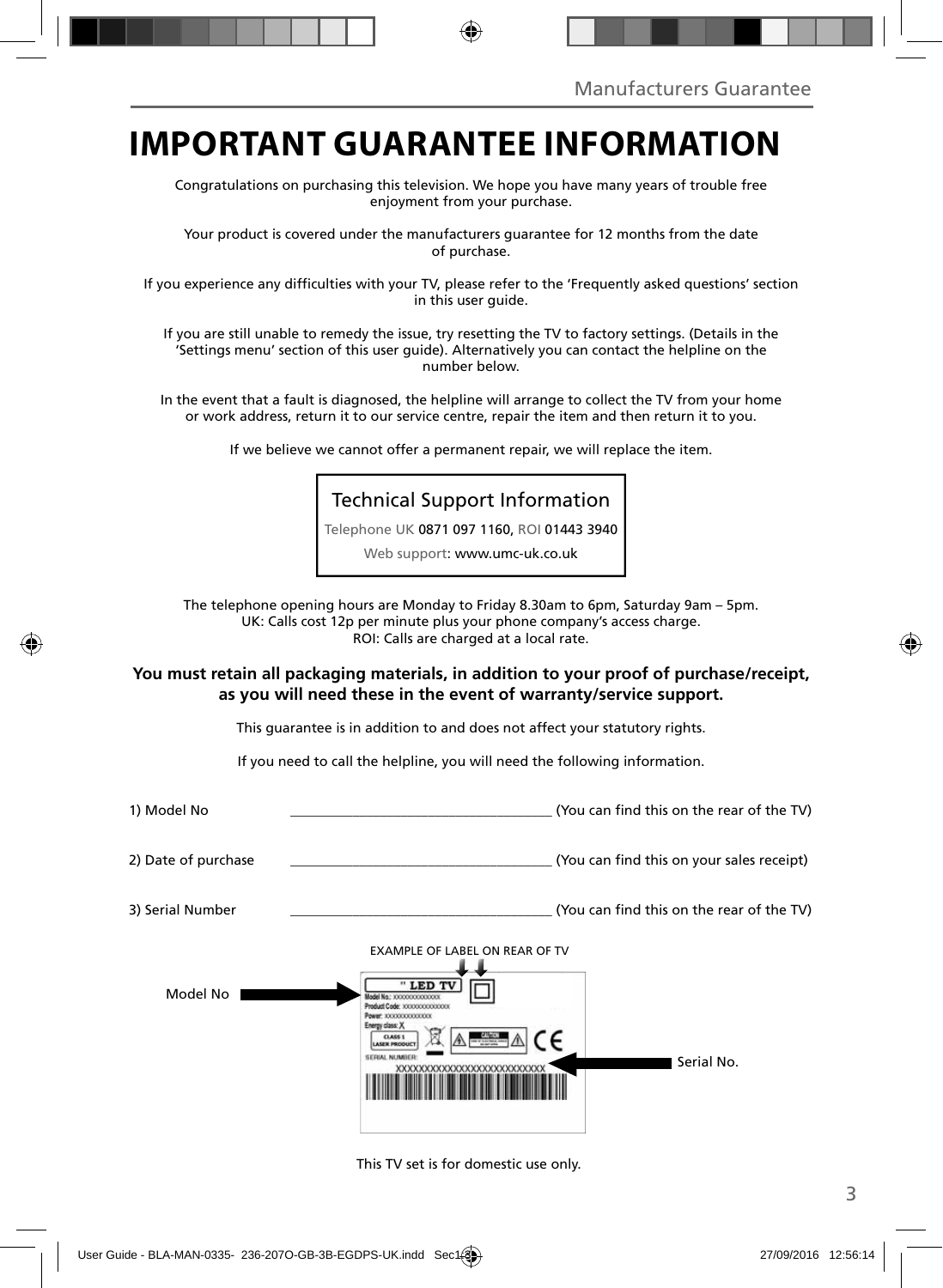## **Important safety instruction**



## **Please read these instructions. All the safety and operating instructions should be read before the appliance is operated.**

#### **Warnings**

• This television does not contain any parts that are serviceable by the user. In case of a fault, contact the manufacturer or authorised service department. Exposing the internal parts inside the TV may endanger your life. The manufacturers guarantee does not extend to faults caused by repairs carried out by unauthorised third parties.



To prevent spread of fire, keep candles or other open flames away from this product at all times

• To reduce the risk of fire, electric shock or damage to the TV, do not expose it to dust, rain or moisture. Never expose the TV to dripping or splashing and do not place objects filled with liquids on or near the TV. • Do not connect any external devices (DVD player, games console etc) when the TV is switched on. Disconnect both the TV and device from the mains before connecting. Only switch appliances on when the connection process is complete.

Do not place the television in a confined space and do not obstruct the ventilation openings at the rear of the television.

• When installing on a wall, ensure the TV is at least 5cm from the wall for ventilation.

• Always ensure that the TV's ventilation openings are not covered with items such as newspapers, tablecloths, curtains, etc.

• Dispose of this television and any components including batteries in an environmentally friendly manner. If in doubt, please contact your local authority for details of recycling.

• Ensure this TV is used in moderate climates only.

#### **WARNING: Never place a television set on an unstable location. A television set may fall, causing serious personal injury or death. Many injuries, particularly to children, can be avoided by taking simple precautions such as:**

Use cabinets or stands recommended by the manufacturer of the television set.

• Only use furniture that can safely support the television set.

• Ensure the television set is not overhanging the edge of the supporting furniture.

• Do not place the television set on tall furniture (for example, cupboards or bookcases) without anchoring both the furniture and the television set to a suitable support.

• Do not place the television set on cloth or other materials that may be located between the television set and supporting furniture.

Please educate children about the dangers of climbing on furniture to reach the television set or its controls.

• If your existing television set is being retained and relocated, the same considerations as above should be applied.

#### **Safety**

• For your safety, this appliance is fitted with a fused 3 pin mains plug. Should the fuse need to be replaced, ensure that any replacement is of the same amperage and approved with the BSI mark.

• Never try and replace the mains plug unless you have adequate qualifications and are legally authorised to do so. In the event that a replacement mains cable is required, contact the manufacturer for a suitable replacement.

• Never use the television if it is damaged in any way.

Always place the television on a flat level surface avoiding anywhere which may be subject to strong vibration.

The ideal distance to watch the television is approximately five times the length of the diagonal measurements of the TV screen.

• Ensure the television is not placed on top of the power cable as the weight of the television may damage the cable and cause a safety hazard.

• Never place mobile phones, speakers or any other device which may cause magnetic or radio interference, near the television. If interference is apparent, move the device causing the interference away from the television.

• To disconnect the set from the mains, remove the mains plug from the socket.

• Ensure that the mains plug is always easily accessible.

#### **WARNING: Excessive volume when using earphones and headphones can cause loss of hearing.**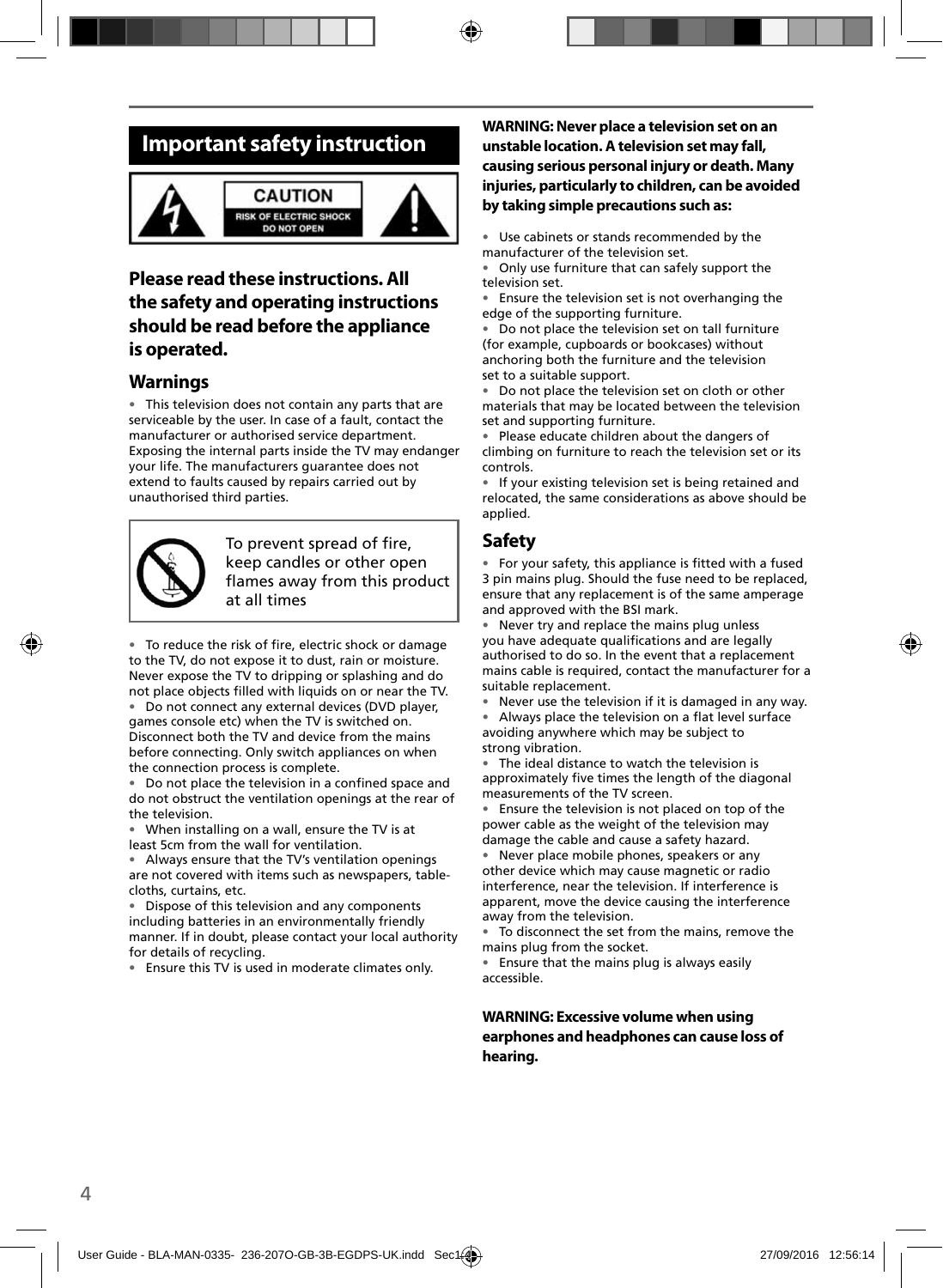## **Important safety instruction**



#### **Maintenance**

• To clean your TV, wipe with a soft, dry cloth. If the surfaces are extremely dirty, use a soft cloth dipped in a soap and water solution or a weak detergent solution.

• Never use alcohol, paint thinner or benzene to clean this unit.

• Before using a chemically treated cloth, read the instructions that came with the cloth carefully.

#### **CAUTION: If water or other liquid enters the television through the display panel surface, a malfunction may occur.**



### **Packaging**

The safest way to transport your item is in the original box/packaging - please save your packaging for this.

• You will need the original box/packaging in the event of warranty/service repair or support. We are unable to carry out warranty/service if you are unable to package the item correctly.

#### **Important information regarding use of video**  games, computers, captions or other fixed image **displays**

The extended use of fixed image program material can cause a permanent "shadow image" on the LCD/LED panel, also known as "screen burn".

This "shadow image" can appear in the background during normal viewing. This type of irreversible LCD/LED panel deterioration can be limited by observing the following steps:

1. Reduce the brightness/contrast setting to a minimum suitable viewing level.

- 2. Do not display the fixed image for extended periods of time.
- 3. Turn the power off when not in use.

Examples of images that are more likely to cause "screen burn" are as follows (this is not an exhaustive list):

• TV channel logos: e.g. shopping channel logos and pricing displays - especially if they are bright and stationary. Moving or low-contrast graphics are less likely to cause ageing of the screen.

Time displays.

Teletext: Do not view a stationary page for a long period of time

• TV/DVD menus: e.g. listings of DVD disc content.

• Pause mode: Do not leave the TV in pause mode for long periods of time, e.g. when watching DVDs

or videos.

**Important: Once 'shadow image/**

**screen burn'** 

**occurs, it will never disappear and is not** 

**repairable under warranty.**

## **How do I dispose of this product?**



**UK:** Waste electrical products should not be disposed of with household waste. Please dispose of the product at a

designated collection point for recycling of WEEE. For your nearest facilities, please see www.recyclemore.co.uk or in store

for details.

**ROI:** Waste electrical products should not be disposed of with household waste. Separate disposal facilities exist. Check with your local authority or retailer for recycling advice.

#### **Batteries**

• Do not expose batteries to high temperatures, excessive heat, prolonged sunshine or fire as this may

cause leakage, explosion or ignition. Observe the correct polarity when inserting batteries.

• Do not use different types of batteries together or mix old and new batteries.

• Dispose of batteries in an environmentally friendly way.

• Certain regions may regulate the disposal of batteries. Please consult your local authority.

### **TV Models with built in DVD players**



### This caution label is located on the rear panel of the unit

THIS UNIT IS A CLASS 1 LASER PRODUCT. THIS UNIT USES A VISIBLE LASER BEAM WHICH COULD CAUSE HAZARDOUS RADIATION EXPOSURE IF DIRECTED. BE SURE TO OPERATE THE PLAYER CORRECTLY AS INSTRUCTED. WHEN THIS UNIT IS PLUGGED INTO THE WALL OUTLET, DO NOT PLACE YOUR EYES CLOSE TO THE OPENINGS TO LOOK INTO THE INSIDE OF THIS UNIT. USE OF CONTROLS OR ADJUSTMENTS OR PERFORMANCE OF PROCEDURES OTHER THAN THOSE SPECIFIED HEREIN MAY

RESULT IN HAZARDOUS RADIATION EXPOSURE

DO NOT OPEN COVERS AND DO NOT REPAIR YOURSELF. REFER SERVICING TO QUALIFIED PERSONNEL.

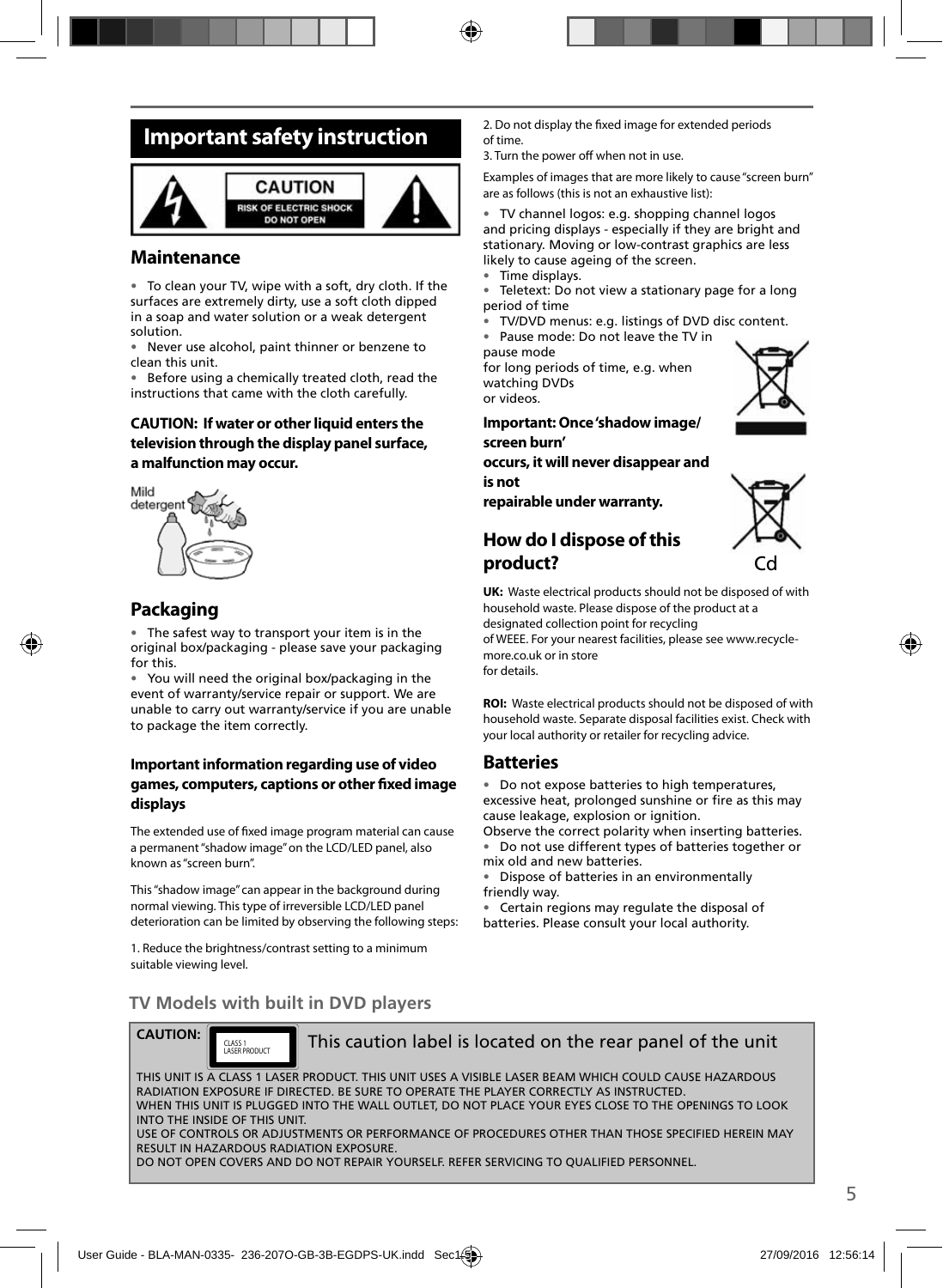### **Trademarks**

### HOMI

The terms HDMI and HDMI High-Definition Multimedia Interface, and the HDMI Logo are trademarks or registered trademarks of HDMI Licensing, LLC in the United States and other countries.

⊕

#### **HDTV**

The "HD TV" Logo is a trademark of DIGITALEUROPE.

#### **HDTV 1080p**

The "HD TV 1080p" Logo is a trademark of DIGITALEUROPE.

#### **DVB**

The DVB logo is the registered trademark of the Digital Video Broadcasting (DVB) project.

#### **Dolby**

Manufactured under license from Dolby Laboratories. Dolby, Dolby Audio and the double-D symbol are trademarks of Dolby Laboratories.

#### **FREEVIEW HD**

The FREEVIEW HD words and logos are trade marks of DTV Services LTD. © DTV Services Ltd.

#### **SAORVIEW**

SAORVIEW is a registered trademark owned by RTÉ.



Manufactured under license from Dolby Laboratories. Dolby, Dolby Audio and the double-D symbol are trademarks of Dolby Laboratories.

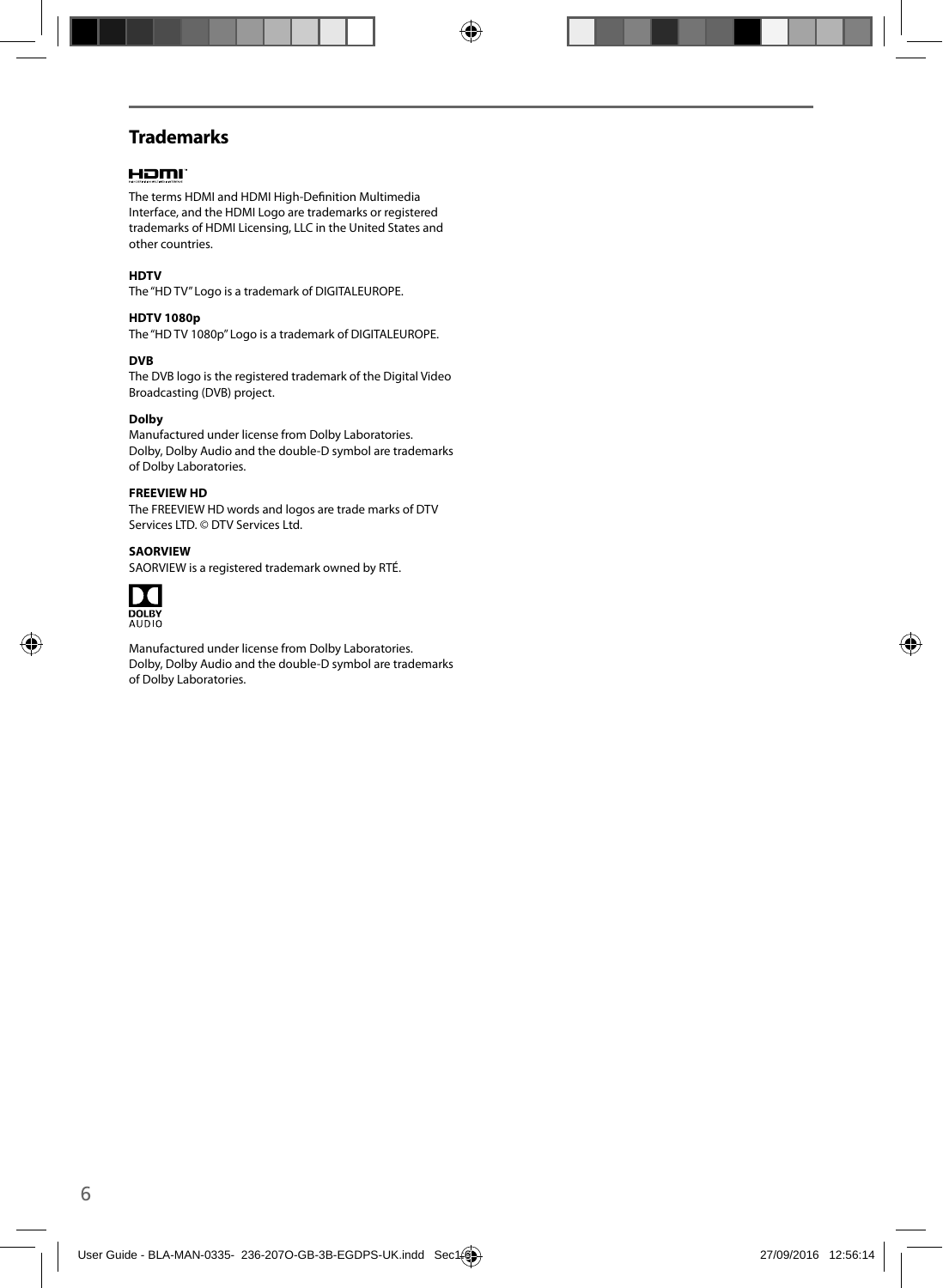# **CONTENTS**

◈



⊕

For DTS patents, see http://patents.dts.com. Manufactured under license from DTS Licensing Limited. DTS, the Symbol, & DTS and the Symbol together are registered trademarks, and DTS TruSurround is a trademark of DTS, Inc. © DTS, Inc. All Rights Reserved.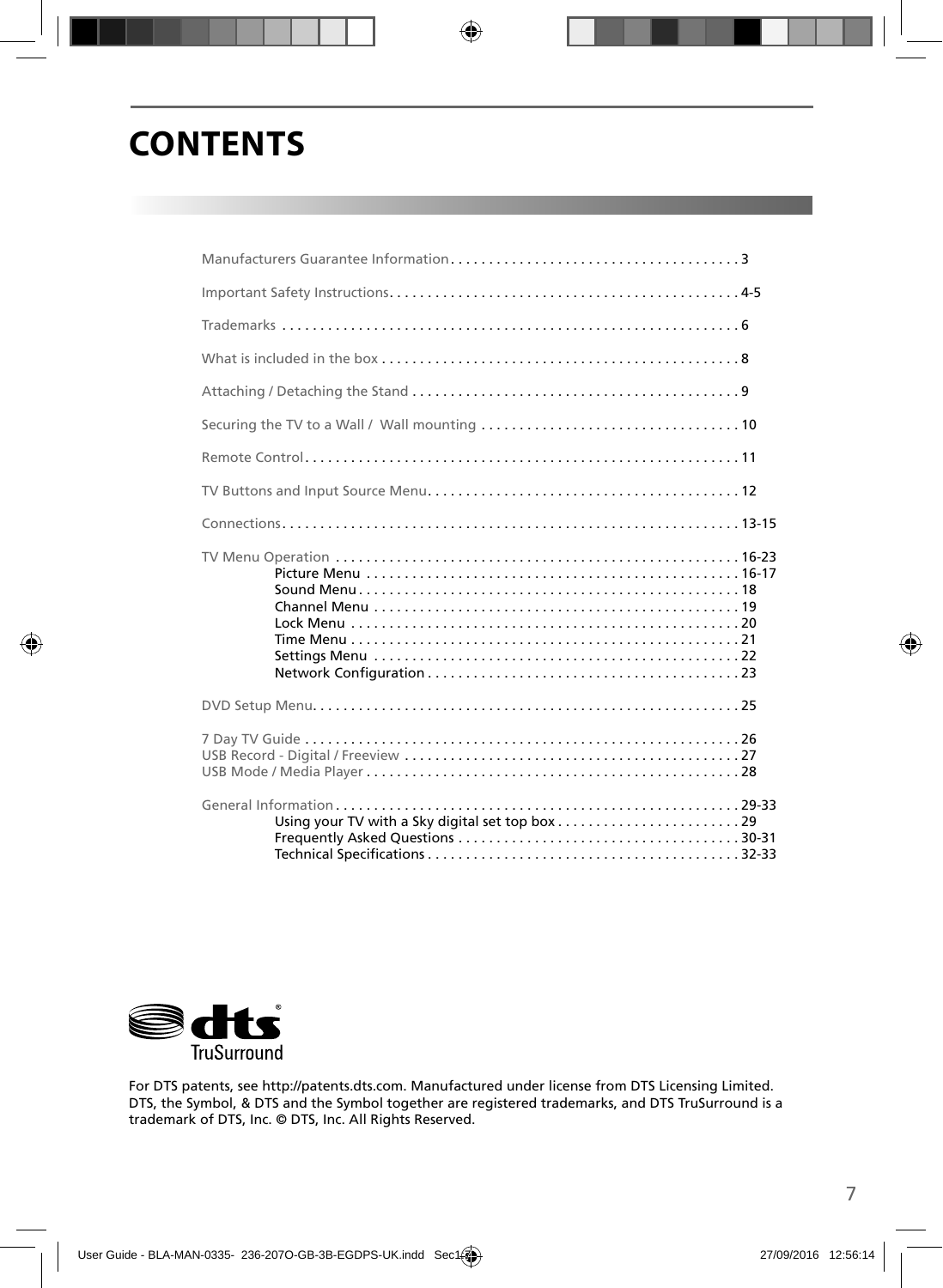# **WHAT IS INCLUDED IN THE BOX**

⊕

Accessories

Included with this TV are the following accessories

1 x User Guide



1 x Quick Start Guide



1 x TV



1 x RF Cable



1 x Remote Control



2 x AAA Batteries



1 x Mini Component / YPbPr



1 x Mini Composite / Video



1 x Stand Installation Pack (Includes stand base, stand neck & screws)



Please save your box/packaging as you will need this in the event of warranty/service repair or support. We are unable to carry out warranty/service if you are unable to package it correctly. The safest way to package your item in the event of warranty/service repair is in it's original box/packaging.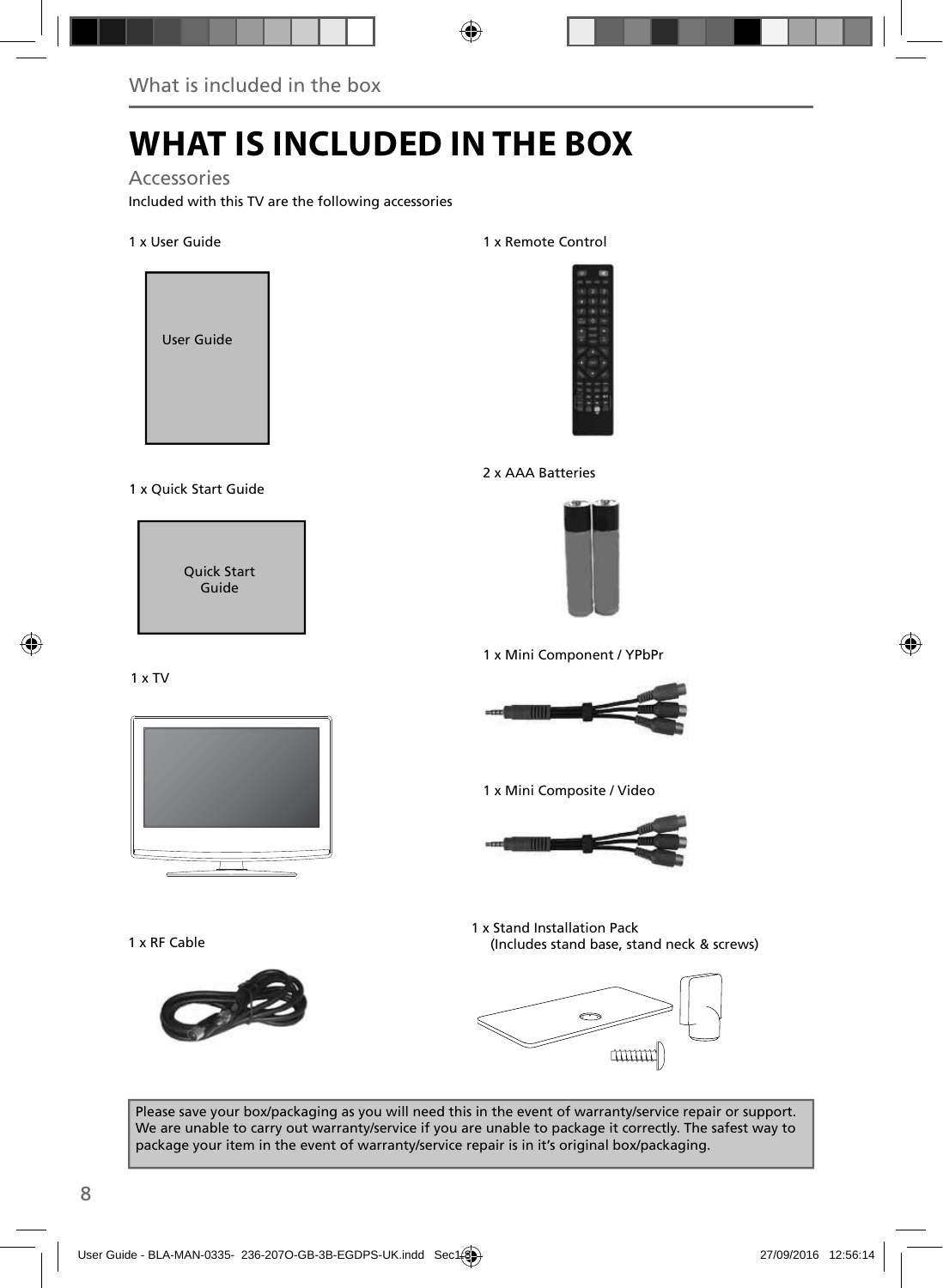Used for attaching the stand base

# **ATTACHING/DETACHING THE STAND**

◈

## Attaching the stand

To complete the stand installation you will require a cross head screw driver

There are two types of screws provided as shown below.



(fig.1) Attach the stand neck to the rear of the TV set using the 3 x M(4x12) screws provided.



(fig.2) Peel off the protective plastic cover then attach the stand base to the stand neck.



When securing the self-tapping screw/s into the base of the stand (on first installation) the screw/s will be naturally tight as they create a thread in the plastic of the stand neck in order to support a TV of this size. a) Ensure the cross head screw driver tip fits correctly into the head of the screw and that it is not too big or small.

**b)** Screw in all screws individually and partially before tightening all of the screws fully.

**c)** If they become very tight try loosening them slightly and then re-tightening them once again as this will continue the process of creating the thread for the screws.

(fig.3) Secure the base to the neck by using the 4 x ST (4x12) screws provided.

## Detaching the stand

⊕

Remove the screws highlighted then remove the stand base and neck from the rear of the TV set.



⊕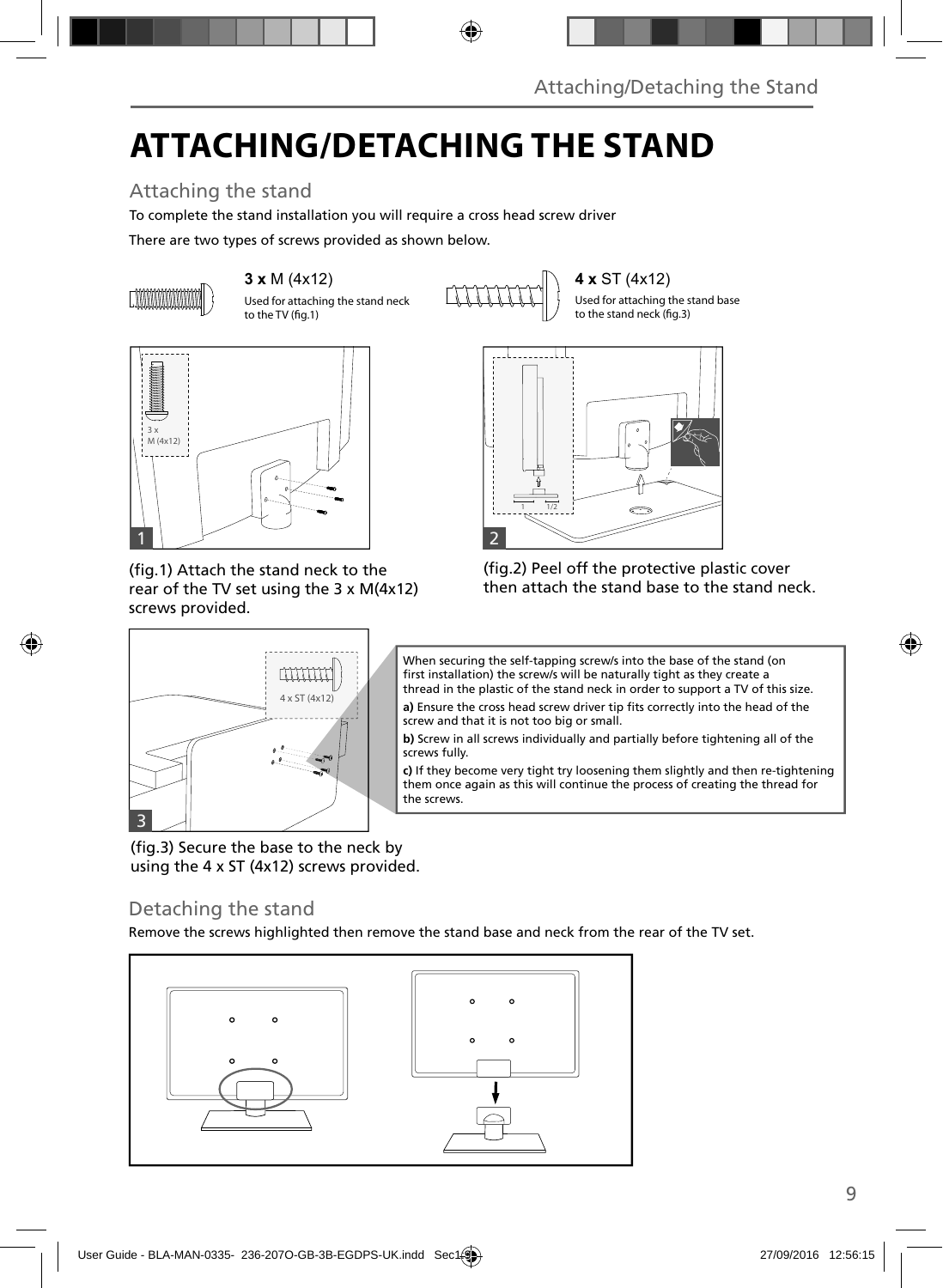# **SECURING THE TV TO A WALL**

## Securing the TV to a Wall

For maximum security in the home when using a TV with its stand anti-tip straps should be fitted. These are available from supermarket websites and other websites and are an easy, inexpensive and effective way of ensuring your TV stays safely upright. Straps are designed to be attached to the rear of the TV and then tethered to the wall or the furniture the TV is stood on.

#### Note - Please ensure that children do not climb on the TV set.

**A)** Using one or both of the top wall-mounting holes and screws (the screws are already supplied in the wall mounting holes) fasten one end of the fastening cord/s to the TV.



**B)** Secure the other end of the fastening cord/s to your wall. (you will need screws/fixings suitable for your wall type - available separately from most DIY stores).



The Royal Society for the Prevention of Accidents is urging people to take care with flat-screen televisions. RoSPA stated in 2010 that "Toddlers are particularly at risk of pulling flat-screen televisions on to themselves. They are unsteady on their feet and are attracted by colourful television images." The risk is increased as televisions become lighter.

### Wall Mounting

IMPORTANT - Before drilling any holes in the wall ensure you are not drilling where there could be any electrical wires, water or gas pipes.



1) Remove the four screws highlighted that are supplied in the wall mounting holes.

2) The wall mount can now be easily attached to the mounting holes on the rear of the TV.

For VESA wall mounting information please refer to the Technical Specification page.

For optimum viewing, if wall mounting the TV higher than eye level, the TV should be tilted downwards so that the TV's screen is 'face on'. See fig 1 and 2.



Important – If wall mounting this TV, only use the screws already provided in the wall mounting holes. Using other screws which are longer could cause irreparable damage to internal parts. When using a wall bracket, please ensure the screws in the back of the TV set are not over tightened.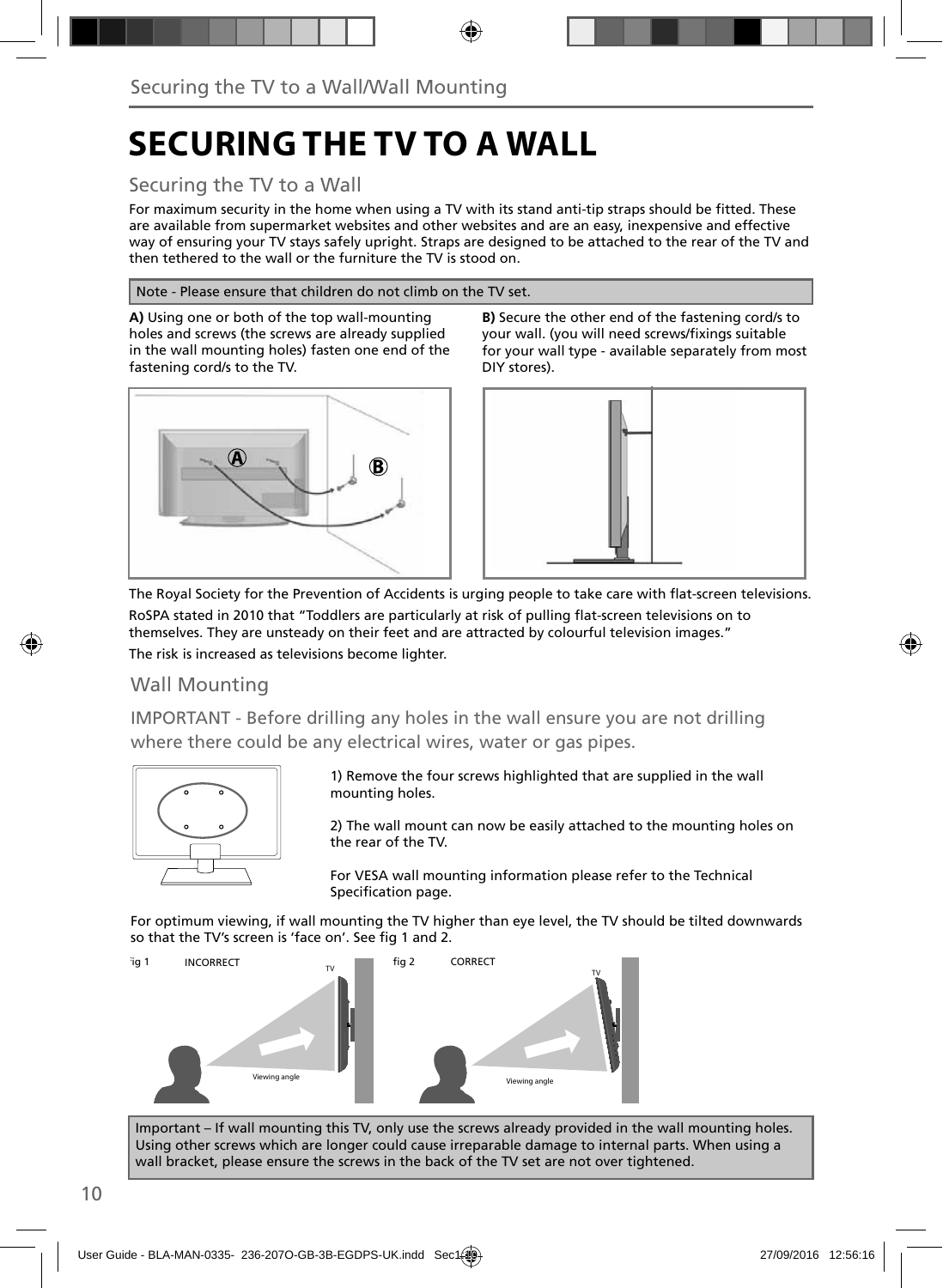Remote Control

# **REMOTE CONTROL**

◈

|      | STANDBY - Switch on TV when in standby or vice versa<br>MUTE - Mute the sound or vice versa<br>DTV - Switch to Freeview source<br>RADIO - Switch to radio whilst in Freeview source<br>USB - Switch to USB source<br>© DVD - Switch to DVD source                                                                                                                                                                                                                                                                                                                                                                                                                                                                                                                                                                                                                                                                                                                                                                                                                                                                                                                                           |
|------|---------------------------------------------------------------------------------------------------------------------------------------------------------------------------------------------------------------------------------------------------------------------------------------------------------------------------------------------------------------------------------------------------------------------------------------------------------------------------------------------------------------------------------------------------------------------------------------------------------------------------------------------------------------------------------------------------------------------------------------------------------------------------------------------------------------------------------------------------------------------------------------------------------------------------------------------------------------------------------------------------------------------------------------------------------------------------------------------------------------------------------------------------------------------------------------------|
|      | NUMBER BUTTONS - 0 - 9 to select a TV channel directly.<br>TV GUIDE - Opens the 7 Day TV Guide (Freeview mode)<br>$\mathbb{C}$ - To return to the previous channel viewed                                                                                                                                                                                                                                                                                                                                                                                                                                                                                                                                                                                                                                                                                                                                                                                                                                                                                                                                                                                                                   |
|      | VOL (+/-) - To increase / decrease the sound level<br>P.MODE - Scrolls through picture mode options<br>S.MODE - Scrolls through sound mode options<br>FAV - To display favourites menu<br>$CH (+/-)$ - To increase or decrease the channel being watched<br>MENU - To display OSD menu<br>EXIT - To exit all menus<br>(A/V/4/M/OK) - Allows you to navigate the on-screen menus<br>and adjust the system settings to your preference<br>SOURCE - To display the input/source menu<br>INFO - Press once for now/next channel information<br>Press twice for programme information about current<br>programme                                                                                                                                                                                                                                                                                                                                                                                                                                                                                                                                                                                 |
| య⊙⊫⊡ | ASPECT - To switch the screen between the different picture<br>formats<br>SLEEP - Press repeatedly to cycle through the sleep options<br>AUDIO - To change the audio language (if available)<br>SUBTITLE - To switch the dialogue at the bottom of the screen<br>(on/off)<br>TEXT - To enter/exit Text<br>TEXT HOLD - Teletext mode - Hold current page which is<br>displayed (Analogue TV)<br>DISPLAY - To switch off the screen when listening to radio<br>TEXT/DVD ZOOM - Zoom function for Teletext and DVD<br>DVD MENU/RECORD - Access the DVD root menu and USB<br>record function<br>- To restart the current chapter<br>ଳେ<br>To advance forward to the next chapter<br>$\odot$ - To stop the playback/Eject Disc<br>(To EJECT the disc press/hold the ■▲ button for 4 seconds)<br>⊕ - To play in fast rewind mode<br>- To play in fast forward mode<br>- To play/pause<br>DVD SETUP/REC LIST - Opens up DVD Menu or Opens the list<br>of what has been previously recorded<br>□ ⊙ > GOTO - To go to a specific chapter<br>A-B - Press once to set point, press a second time to return<br>to point<br>© ANGLE - Select different angle of DVD<br>□ ⊙ D REPEAT - To repeat playback |
|      | For Models with Integrated DVD players                                                                                                                                                                                                                                                                                                                                                                                                                                                                                                                                                                                                                                                                                                                                                                                                                                                                                                                                                                                                                                                                                                                                                      |
|      | For Models with PVR Function                                                                                                                                                                                                                                                                                                                                                                                                                                                                                                                                                                                                                                                                                                                                                                                                                                                                                                                                                                                                                                                                                                                                                                |
|      | For Models with USB Playback                                                                                                                                                                                                                                                                                                                                                                                                                                                                                                                                                                                                                                                                                                                                                                                                                                                                                                                                                                                                                                                                                                                                                                |

◈



◈

11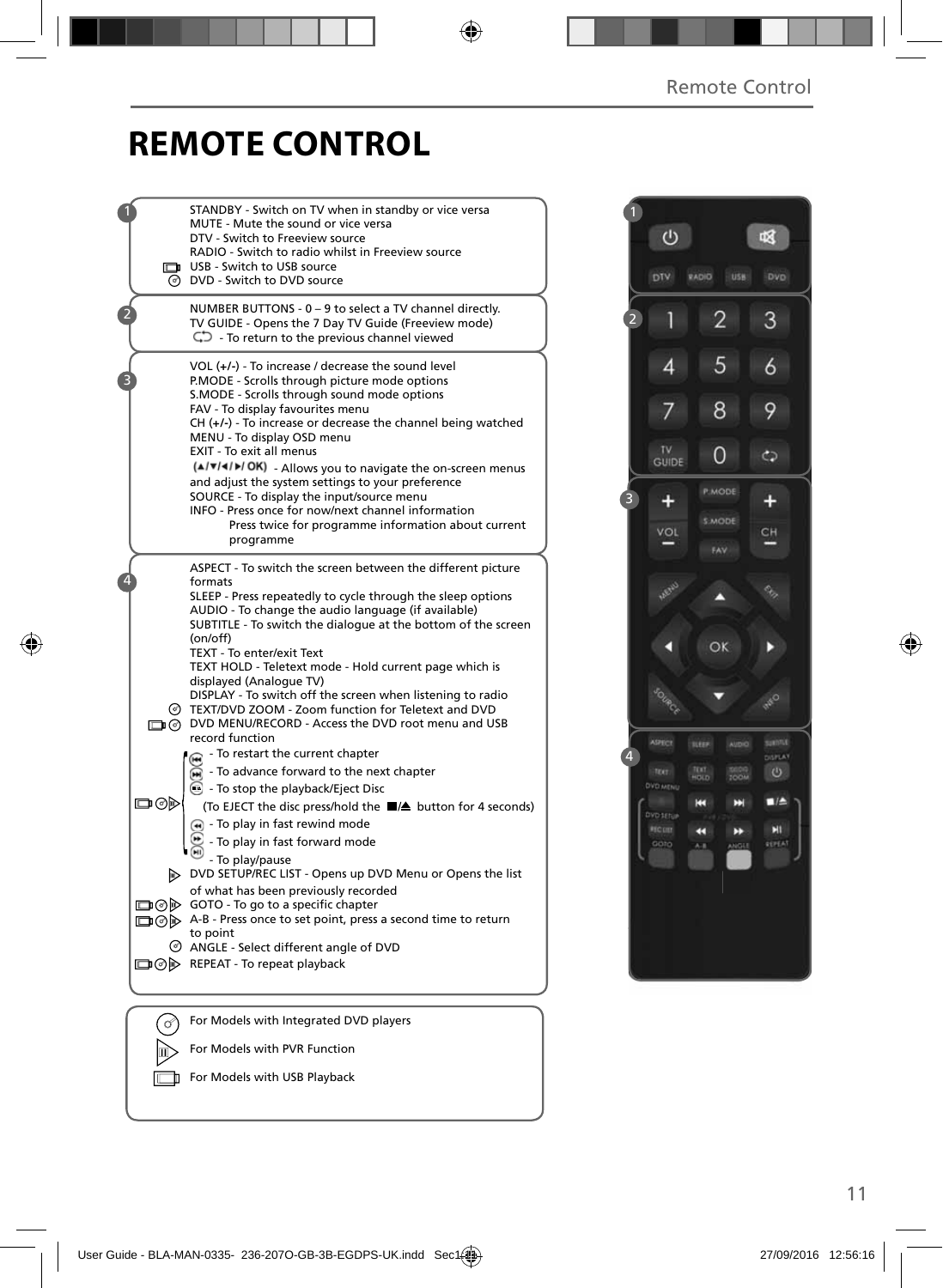# **TV BUTTONS AND INPUT SOURCE MENU**

**This information is for models without built in DVD players**



- 1 Volume up and menu right **1** 1
- 2 Volume down and menu left 2
- 3 Programme/Channel up and menu up **8**
- 4 Programme/Channel down and menu down | 4
- Displays Menu/OSD 5 5
- Displays the input source menu 6 6
- 7 Standby Power On/Off **1999 1999**

### **This information is for models with built in DVD players**



- **Stop/Eject Disc**
- 2 Play/Pause Disc
- **B** Volume up and menu right
- Volume down and menu left
- **Programme/Channel up and menu up**
- Programme/Channel down and menu down
- Displays Menu/OSD
- Displays the input source menu 8
- 9 Standby Power On/Off

### Choosing Mode Input/Source

To switch between the different input/ connections.

A) Using the buttons on the remote control:

1) Press [SOURCE] - The source menu will appear. 2) Press  $[V]$  or  $[\Lambda]$  to select the input you require. 3) Press [OK].

B) Using the buttons on the Television:

1) Press [SOURCE]. 2) Scroll up / down using CH+/ CH- buttons to the input/source you require. 3) Press [SOURCE] to change input/source to the one selected.

For further information on input/connections please view 'Connections' pages.



Example of Source menu depending on the TV model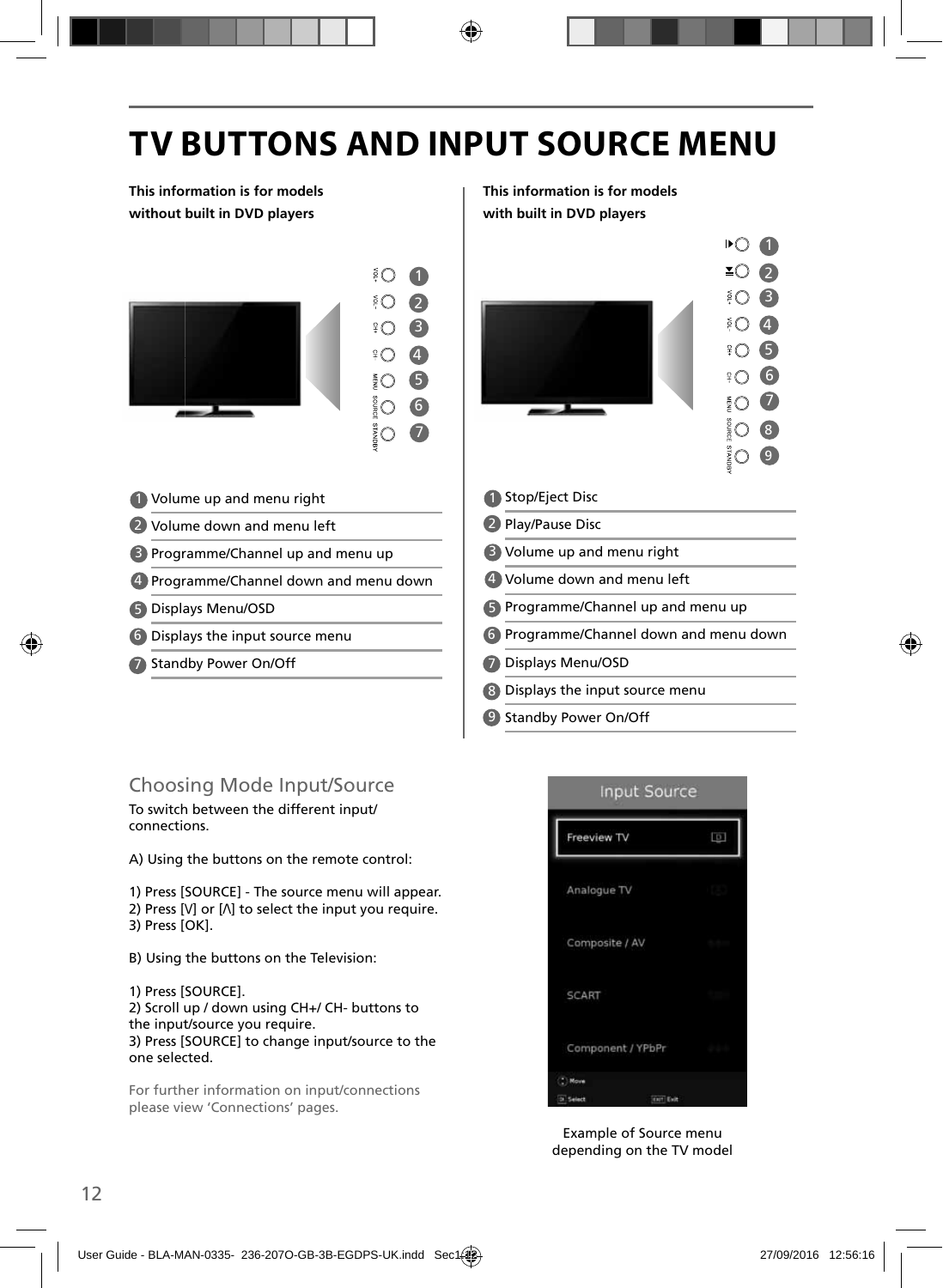# **CONNECTIONS**

B

◈



◈

A C D E F G

| $\blacktriangle$ | Fthernet/LAN*     | HDMI input         | G | RF IN          | RF / TV Aerial Input                               |
|------------------|-------------------|--------------------|---|----------------|----------------------------------------------------|
| B                | YPbPr             | HD input (Ypbpr)   | o |                | Digital Optical Audio Digital Optical Audio output |
|                  | AV IN             | Audio/Video input  |   | $2 \times$ USB | USB port                                           |
| O                | <b>SCART</b>      | <b>SCART</b> input |   | Earphones      | Earphone Input                                     |
|                  | HDMI <sub>1</sub> | HDMI input (ARC)   | K | CI CARD IN     | Common Interface Card Input                        |
|                  | HDMI <sub>2</sub> | HDMI input         |   |                |                                                    |

\*The LAN/Ethernet port is used only for Pay TV services and Freeview HD (Freeview services are only available in the UK). It is not intended to be used for internet/network use.

13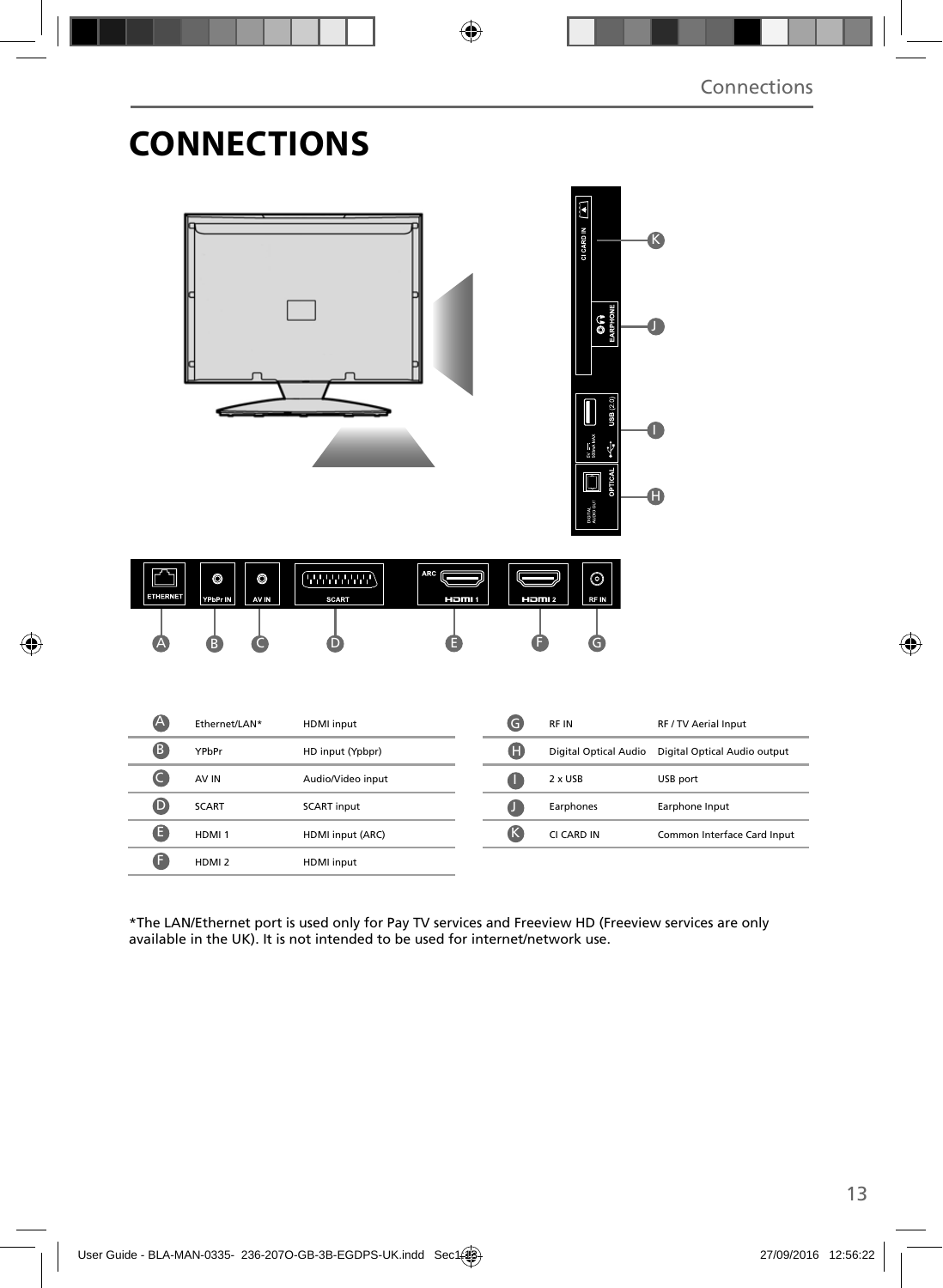# **CONNECTIONS**

Note: Connecting cables are shown for example only and may not be included. Please check 'What Is Included In The Box' page.

◈

## Connecting to a device with Composite AV/Video output

TV Source should be set to Composite/AV.



## Connecting to a device with SCART output

TV Source should be set to SCART.



## Connecting to a device with HDMI output

A HDMI cable can output both video and audio and enables you to enjoy digital-quality video and audio with minimal loss of quality.

TV Source should be set to the corresponding HDMI port (HDMI 1, HDMI 2 etc).



⊕

⊕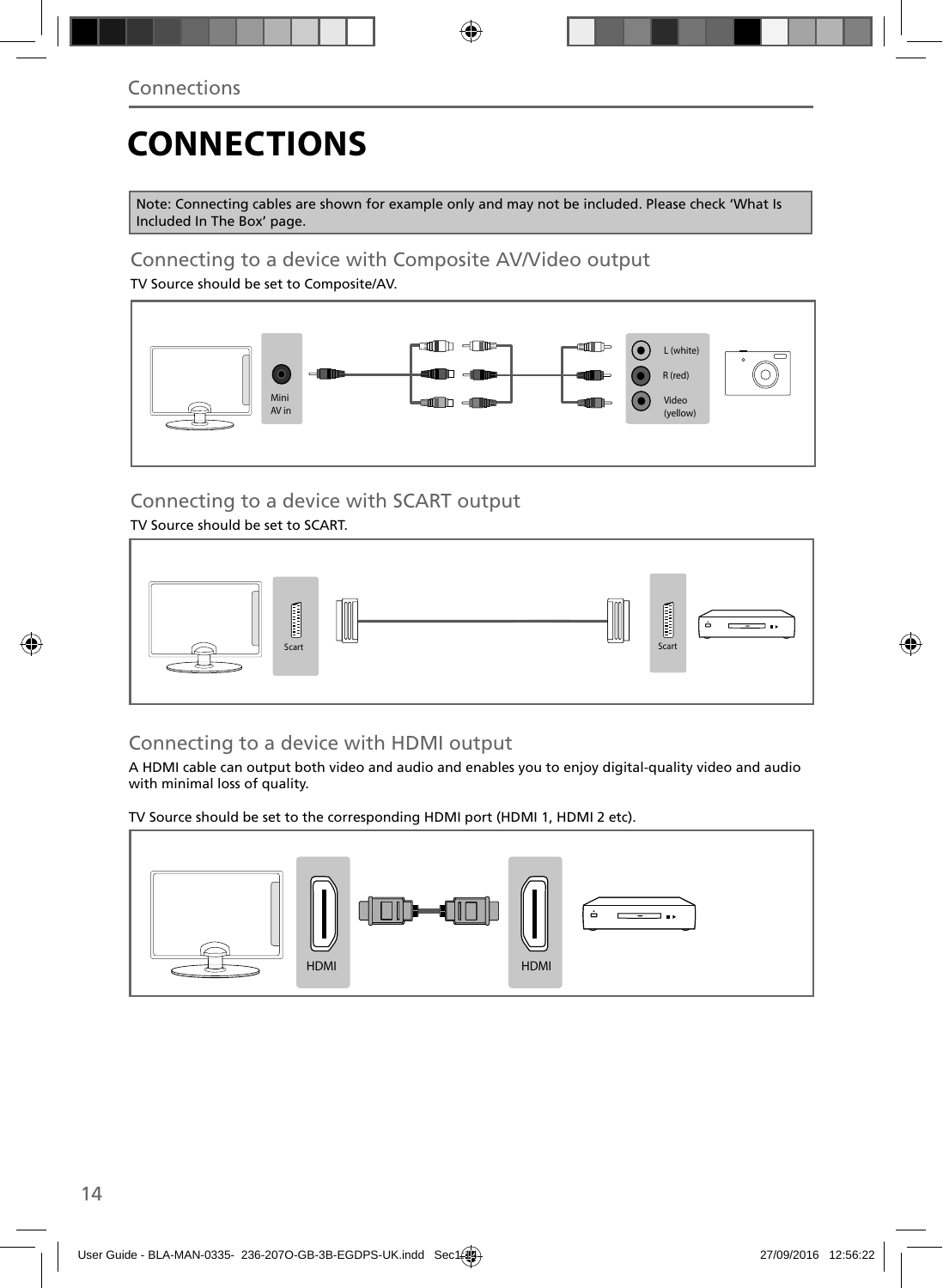# **CONNECTIONS**

### Connecting to a device with Component/YPbPr output

If you are supplied with a cable from the device which has RED, GREEN, BLUE, RED & WHITE connectors you must connect via Component (for picture) and by phono cable (for sound).

◈

TV Source should be set to Component/YPbPr.

⊕



## Connecting to an external audio device (Amplifiers, Surround Sound, Sound Bars etc)

When connecting via the TV's 3.5mm Earphone output, this will disable the TV speakers.

There are two options when connecting a device via the 3.5mm Earphone Output and the Digital Optical Audio Output.



## Connecting an Ethernet/Network cable

The Ethernet port is used only for Pay TV services and Freeview HD (Freeview services are only available in the UK). It is not intended to be used for internet/network use.



⊕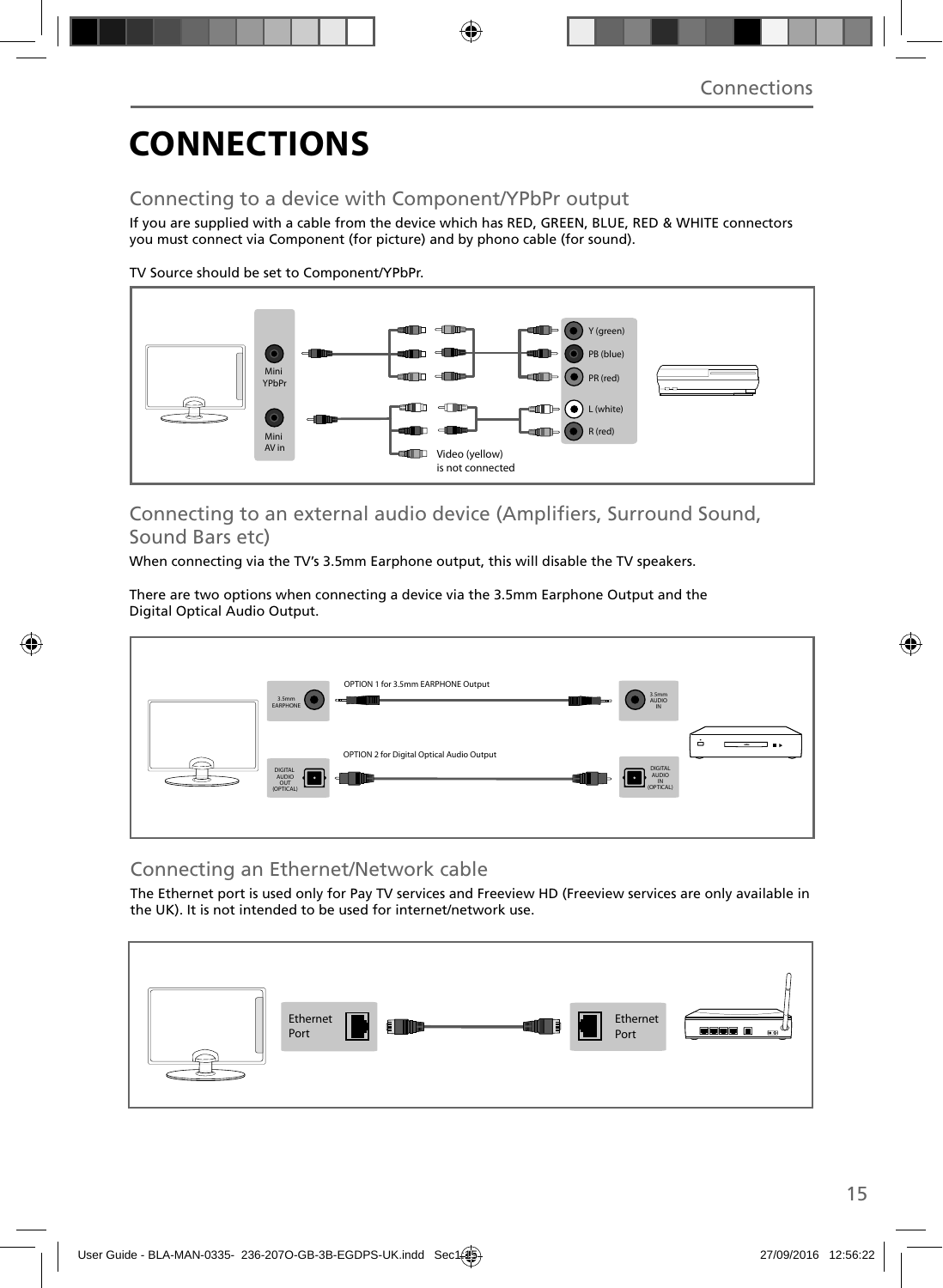# **PICTURE MENU**

|                                   | PICTURE                        |        |
|-----------------------------------|--------------------------------|--------|
| www.al                            | <b>Picture Mode</b><br>Economy | Dynama |
|                                   | <b>Contrast</b><br>٠           |        |
|                                   | <b>Brightness</b><br>×         |        |
|                                   | Colour<br>۰                    |        |
|                                   | Sharpness                      |        |
| <b>Million</b><br><b>Contract</b> | Adule<br><b>CONTRACTOR</b>     |        |



To access this menu, press [MENU] button on the remote control. To select a sub menu press [OK]

If you wish to make changes to any of the default settings, use the scroll  $\Delta \nabla \blacktriangleright$   $\blacktriangleleft$  buttons. To confirm any settings press [OK] button. To exit this menu at anytime, press [EXIT] button.

**Picture Mode** - Choose from the following presets:

| Dynamic  | Recommended settings for fast moving pictures              |
|----------|------------------------------------------------------------|
| Standard | <b>Standard settings</b>                                   |
| Mild     | Set to be lighter in colour and less bright                |
| Personal | Lets you manually alter all the settings                   |
| Economy  | Power saving mode which reduces the energy used by up to   |
|          | 25% (by reducing the power to the LED/LCD panel).          |
|          | In Economy mode, the TV will switch itself to Standby mode |
|          | after 3-5 hours in the event that the TV buttons or remote |
|          | control buttons are not pressed (change the picture mode   |
|          | to another setting to de-activate this function)           |
|          |                                                            |

You can make the following adjustments in **Personal** mode:

Contrast - Switch the balance between black and white.

Brightness - Increase or decrease the brightness of the picture.

Colour - Increases the colour from black and white.

Tint - Lets you increase or decrease the level of tint within the picture

(only available for NTSC source signal).

Sharpness - Increase or decrease the sharpness of the picture.

**Colour Temperature** Choose from the following presets:

| Normal | Default settings                  |
|--------|-----------------------------------|
| Warm   | Increases red within the picture  |
| Cold   | Increases blue within the picture |

16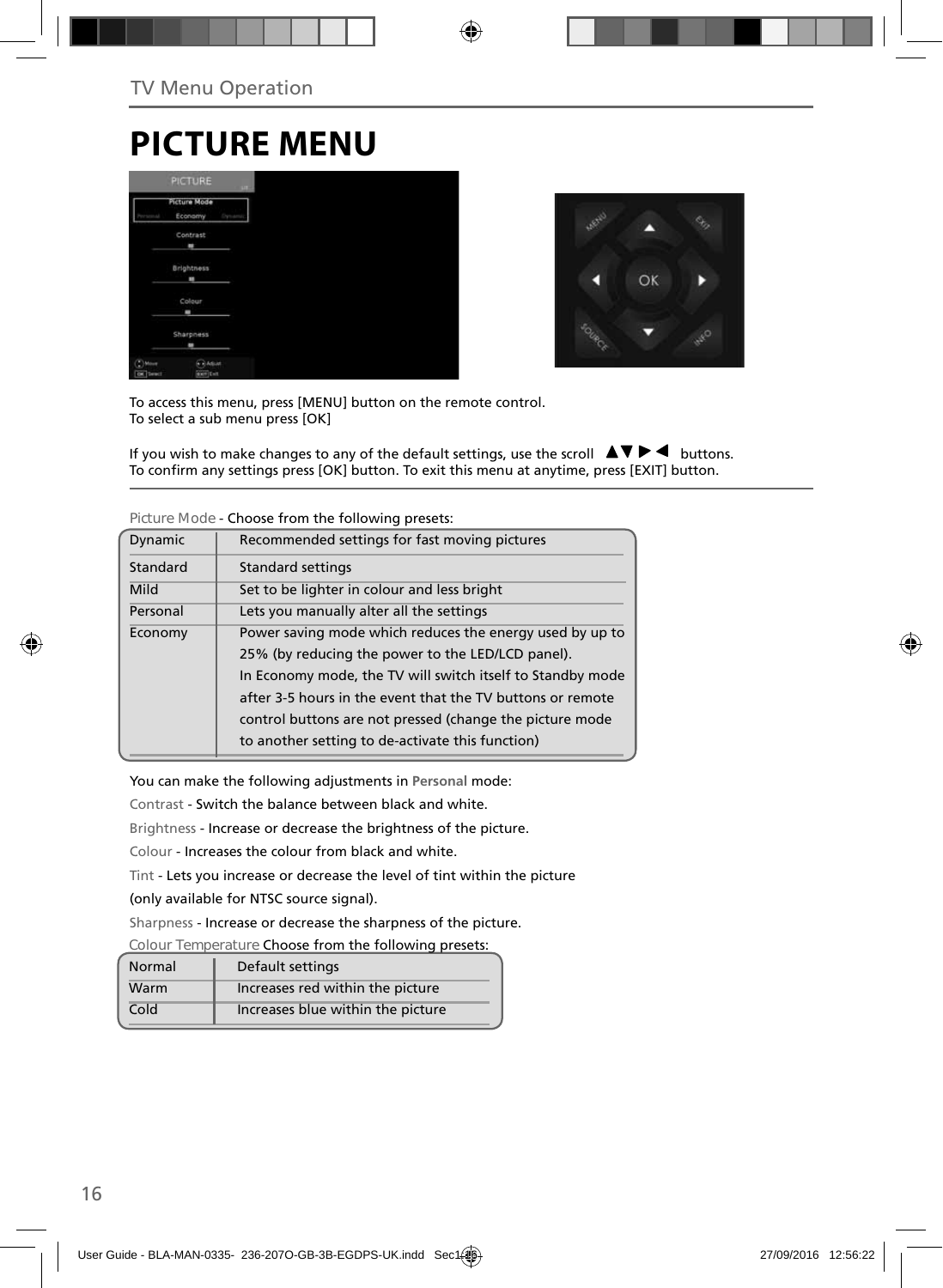## **PICTURE MENU**





Aspect Ratio - Within the UK the picture format varies depending on the channel/broadcast. There are a

◈

#### number of different options to best meet your needs

#### Auto

Automatically displays the best picture format so the picture is in the correct position. Black lines may appear at the top/bottom and/or sides.

#### Original

Will display the picture from the broadcaster without any change, only available in HDMI input source.





Fills the screen with a regular 16:9 signal and 4:3 picture format will be stretched to fill the screen

Full Screen

◈



Displays a picture in the full screen mode with out overscan. 16:9 signal will be displayed in original proportion. Other picture format will .<br>be stretched to fill the screen.

Zoom1 and Zoom2



The picture is the correct proportion but zoomed in to fill the screen

4:3



Displays the 4:3 picture in its original size. Side bars are shown to fill the 16:9 screen

Noise Reduction - Allows you to turn Noise Reduction ON or OFF.

Active Contrast - Automatically optimises the 'backlight' and 'contrast' of the picture according to the brightness of the screen. Choose one of the following options, ON or OFF.

⊕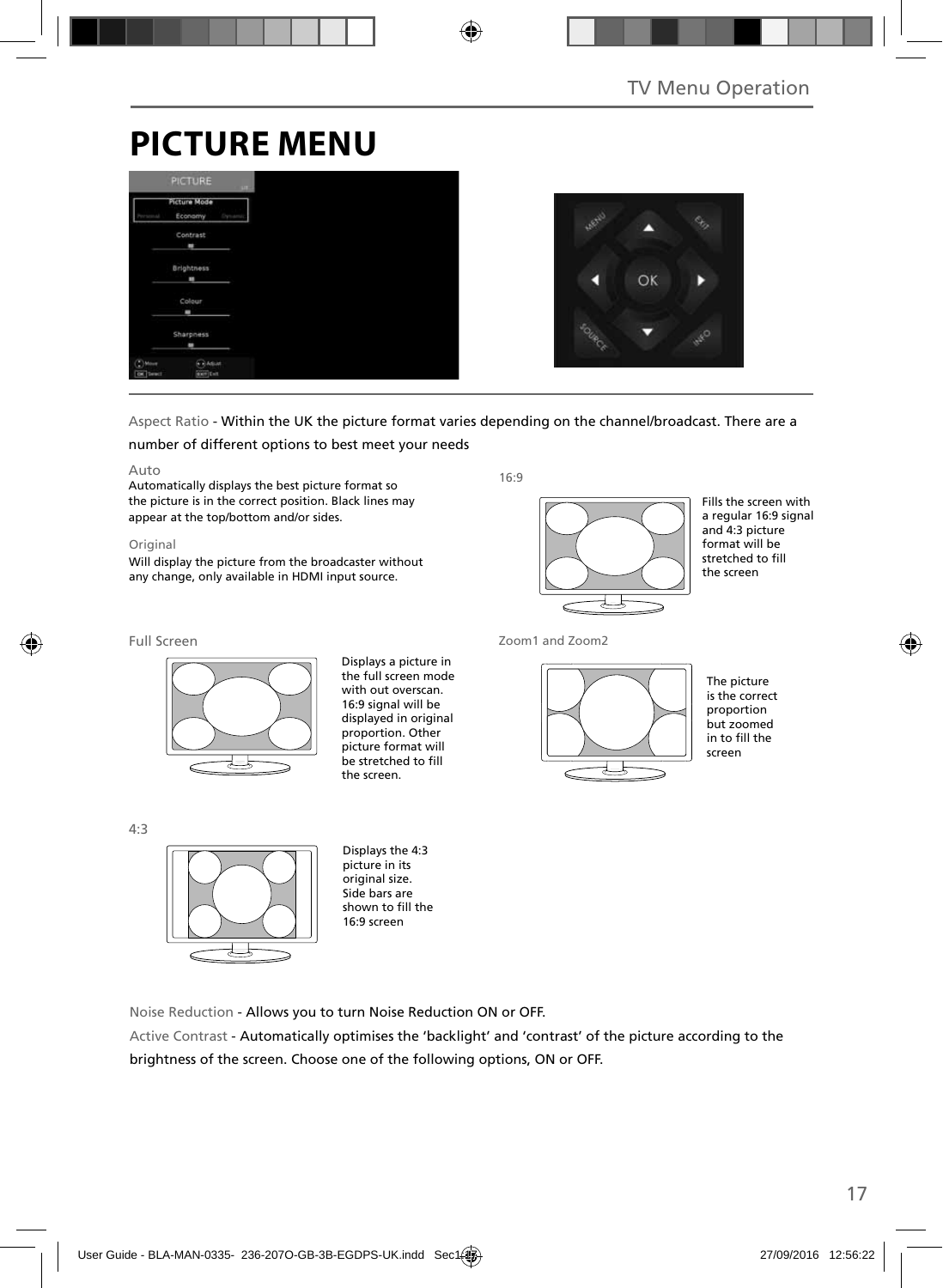# **SOUND MENU**





**Sound Mode** - Choose from the following presets

| Standard     | Default settings                        |
|--------------|-----------------------------------------|
| <b>Music</b> | Emphasises music over voices            |
| Movie        | Provides live and full sound for movies |
| Sports       | Emphasises sound for sports             |
| Personal     | Selects your personal sound settings    |

Treble - To adjust the amount of high frequency within the sound.

Bass - To adjust the amount of low frequency within the sound.

Balance - To switch the sound between the left and right speakers.

Auto Volume Level (AVL) - When 'on' is selected, the volume will attempt to stay at a constant level regardless of TV programme and advertisements.

DTS TruSurround - Choose from the following options:

| <b>Off</b>  | Off                                                                                |
|-------------|------------------------------------------------------------------------------------|
| TruSurround | TruSurround™ creates an immersive, feature-rich surround sound experience          |
|             | from two speakers, complete with rich bass, high frequency detail and clear dialog |

Digital Output - This is the digital audio output. Choose from the following options:

| Off        | To turn off Digital Output                                                         |
|------------|------------------------------------------------------------------------------------|
| Auto       | Selects the best settings automatically                                            |
| <b>PCM</b> | Select this option if you are connecting to a Stereo Hi-fi via digital audio cable |
|            | (Pulse-code modulation (PCM) is a digital representation of an analogue signal)    |

Audio Description - This allows the user to increase and decrease the AD (Audio Description) volume level. (Audio Description is a service available on certain programmes. It provides a description of what is happening during the selected programme for a person who is visually impaired).

AD Volume - This allows the user to increase and decrease the AD (Audio Description) volume level.

Audio Delay - Enables the user to adjust setting to sync picture and audio.

SPDIF Delay - Enables the user to adjust sound setting to sync picture and audio for external speakers connected via digital audio output.



For DTS patents, see http://patents.dts.com. Manufactured under license from DTS Licensing Limited. DTS, the Symbol, & DTS and the Symbol together are registered trademarks, and DTS TruSurround is a trademark of DTS, Inc. © DTS, Inc. All Rights Reserved.

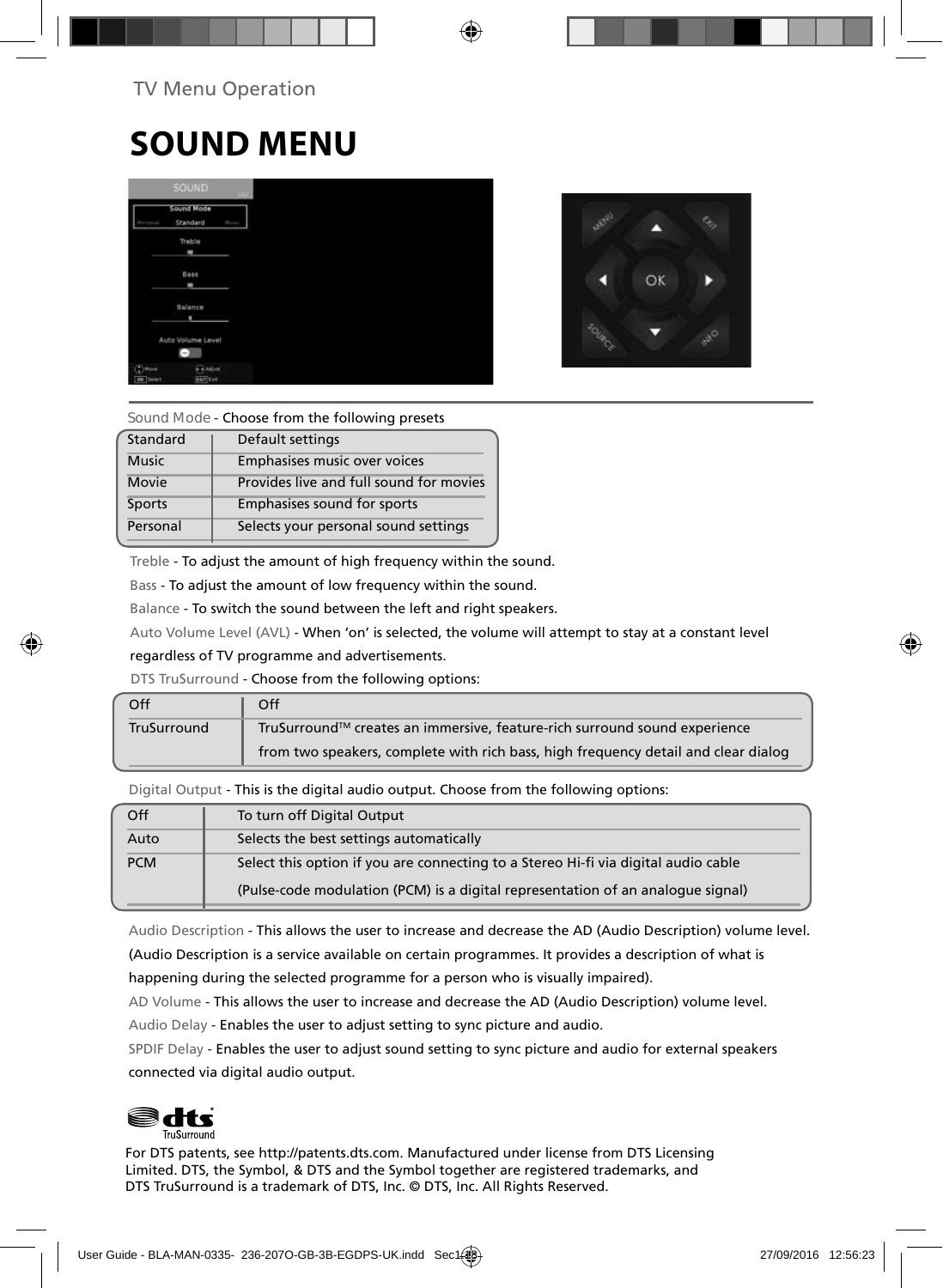## **CHANNEL MENU**

| <b>CHANNEL</b>            |                              |  |
|---------------------------|------------------------------|--|
|                           | Auto Tuning                  |  |
|                           | Analogue Manual Tuning       |  |
|                           | Freeview Manual Tuning       |  |
|                           | Channel Edit                 |  |
|                           | Signal Information           |  |
| Move<br><b>Cor Select</b> | $-$ Adjust<br><b>EAT EAR</b> |  |



To access this menu, press [MENU] button on the remote control and scroll right. To select a sub menu press [OK]

If you wish to make changes to any of the default settings, use the scroll  $\blacktriangle \blacktriangledown \blacktriangleright \blacktriangleleft$  buttons. To confirm any settings press [OK] button. To exit this menu at anytime, press [EXIT] button.

Auto Tuning - Allows you to retune the television for all digital channels, digital radio stations and analogue devices.

Analogue Manual Tuning - Allows you to manually tune your analogue signal.

Freeview Manual Tuning - Allows you to manually tune your digital signal.

Channel Edit - Allows you to delete, move, skip and favourite channels.



Important: To receive Freeview channels, in particular Freeview HD channels, you will need a Digital TV aerial and be in a good Freeview coverage area. You can check coverage for your postcode at www.freeview.co.uk

Please note that any Freeview HD channels found during tuning will be placed in channel positions above 100. For example, 101 (BBC1 HD) 102 (BBC2 HD) etc.

Signal Information - Allows you to view signal frequency, signal quality and signal strength.

CI Information - Pay per view services require a "smartcard" to be inserted into the TV. If you subscribe to a pay per view service the provider will issue you with a 'CAM' and a "smartcard". The CAM can then be inserted into the COMMON INTERFACE PORT (CI Card In).

Schedule List - Lists your programme reminders.

Software Update (OAD) - Switch on/off OAD updates.

Tip: If you do not press any buttons for 30 seconds, the menu will automatically exit. You can change the length of time before the menu exits automatically - see 'OSD Timer' in the Time Menu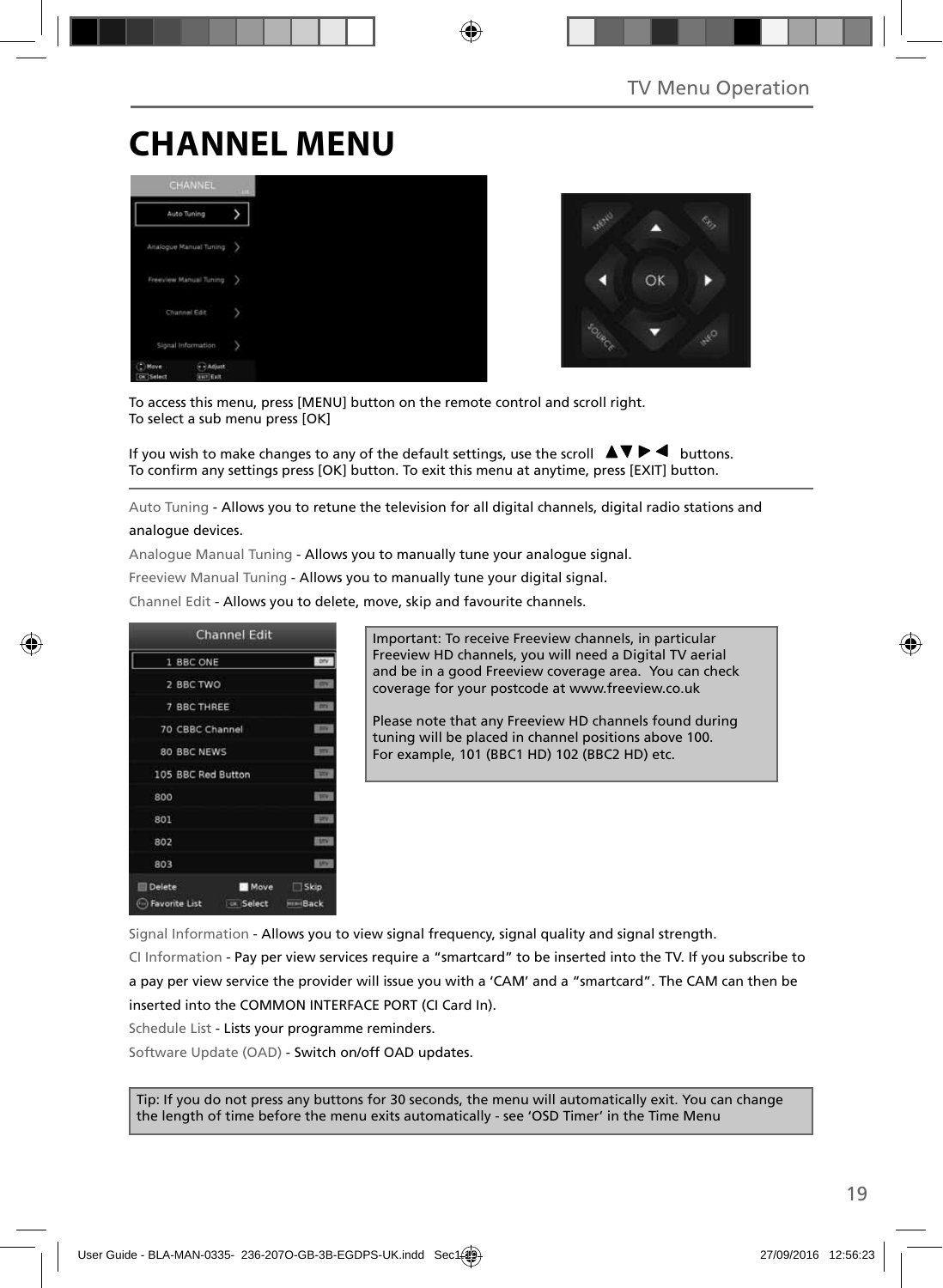# **LOCK MENU**

| LOCK                   |                                        |  |
|------------------------|----------------------------------------|--|
|                        | System/Hotel Lock                      |  |
|                        | Change Password                        |  |
|                        | Channel Lock                           |  |
|                        | Parental Guidance<br>Off               |  |
|                        | Default Source                         |  |
| Moue<br><b>COMPANY</b> | <b>Little and</b><br><b>STATISTICS</b> |  |



To access this menu, press [MENU] button on the remote control and scroll right. To select a sub menu press [OK]

If you wish to make changes to any of the default settings, use the scroll  $\Box \Box \blacktriangleright \blacktriangleleft$  buttons. To confirm any settings press [OK] button. To exit this menu at anytime, press [EXIT] button.

System/Hotel Lock - Allows you to lock or unlock the menu. You will be asked to enter a 4 digit password

Use the **◄** button to quit the password input or use the **►** button to clear. Default password is 0000.

Change Password - Allows you to change the password.

Channel Lock - Allows you to lock certain channels manually.

Parental Guidance - Allows you to set the rating to block certain content based on age information.

TV Button Lock - Allows you to lock the buttons on the side of the TV set.

Default Source - Allows the user to set the default source. The default source is the source the TV starts on when first switched on.

Default Channel - Allows the user to set a channel as the default channel on the Digital source. The

default channel is the channel the TV starts on when first switched on.

Max Volume - Allows you to adjust and set the maximum volume.

Source Lock - Allows you to lock the source menu.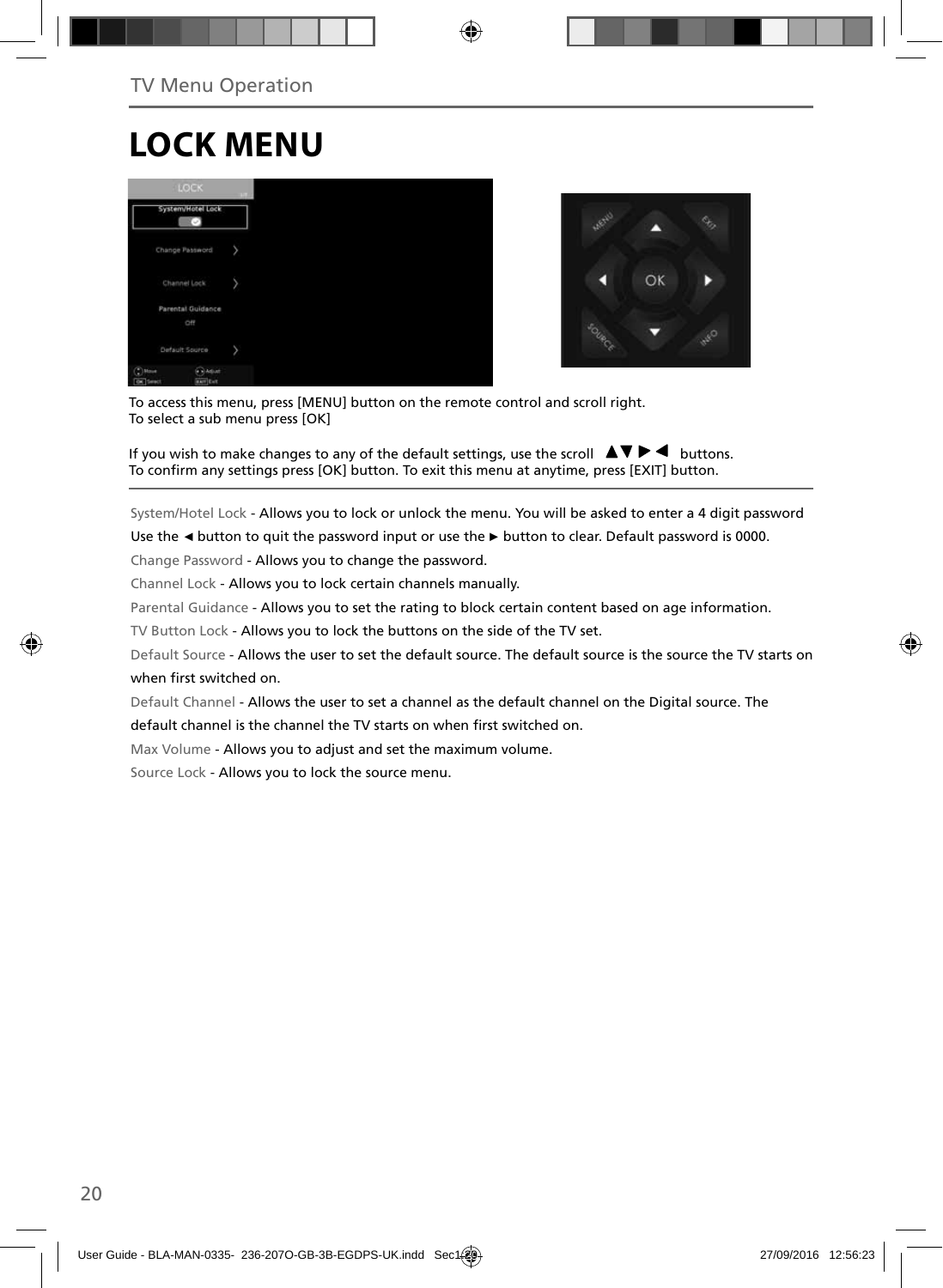## **TIME MENU**

|                               | TIME                        | <b>SALE</b> |
|-------------------------------|-----------------------------|-------------|
| CT                            | Auto Sync<br>On             | $-27$       |
| Clock                         | 100107                      |             |
|                               | Off Time                    | в           |
|                               | On Time                     | л           |
|                               | Sleep Timer<br>Off          |             |
| $\bigcirc$ Hour<br>Text Twent | 2.Adjust<br><b>Earl Cat</b> |             |



To access this menu, press [MENU] button on the remote control and scroll right. To select a sub menu press [OK]

If you wish to make changes to any of the default settings, use the scroll  $\Box \blacktriangledown \blacktriangleright \blacktriangleleft$  buttons. To confirm any settings press [OK] button. To exit this menu at anytime, press [EXIT] button.

Auto Sync - Automatically syncs time and date.

Clock - Shows the date and time.

Off Time - Allows you to set a specific time for your TV to turn off.

On Time - Allows you to set a specific time for your TV to turn on, the channel it will then display, the

source it will be on and also the volume. This function can then be toggled to repeat every day or a certain day.

Sleep Timer - Lets you set the sleep timer so the television automatically switches off after a set amount of time. Off -> 10min -> 20min -> 30min -> 60min -> 90min -> 120min -> 180min -> 240min.

OSD Timer - Lets you adjust the amount of time the On Screen Menu stays on the screen before disappearing.

Auto standby - Set Auto standby between 3 hours, 4 hours and 5 hours ( to turn off this function you must exit Home Mode in the Picture Menu).

Time Zone - Change your current time zone.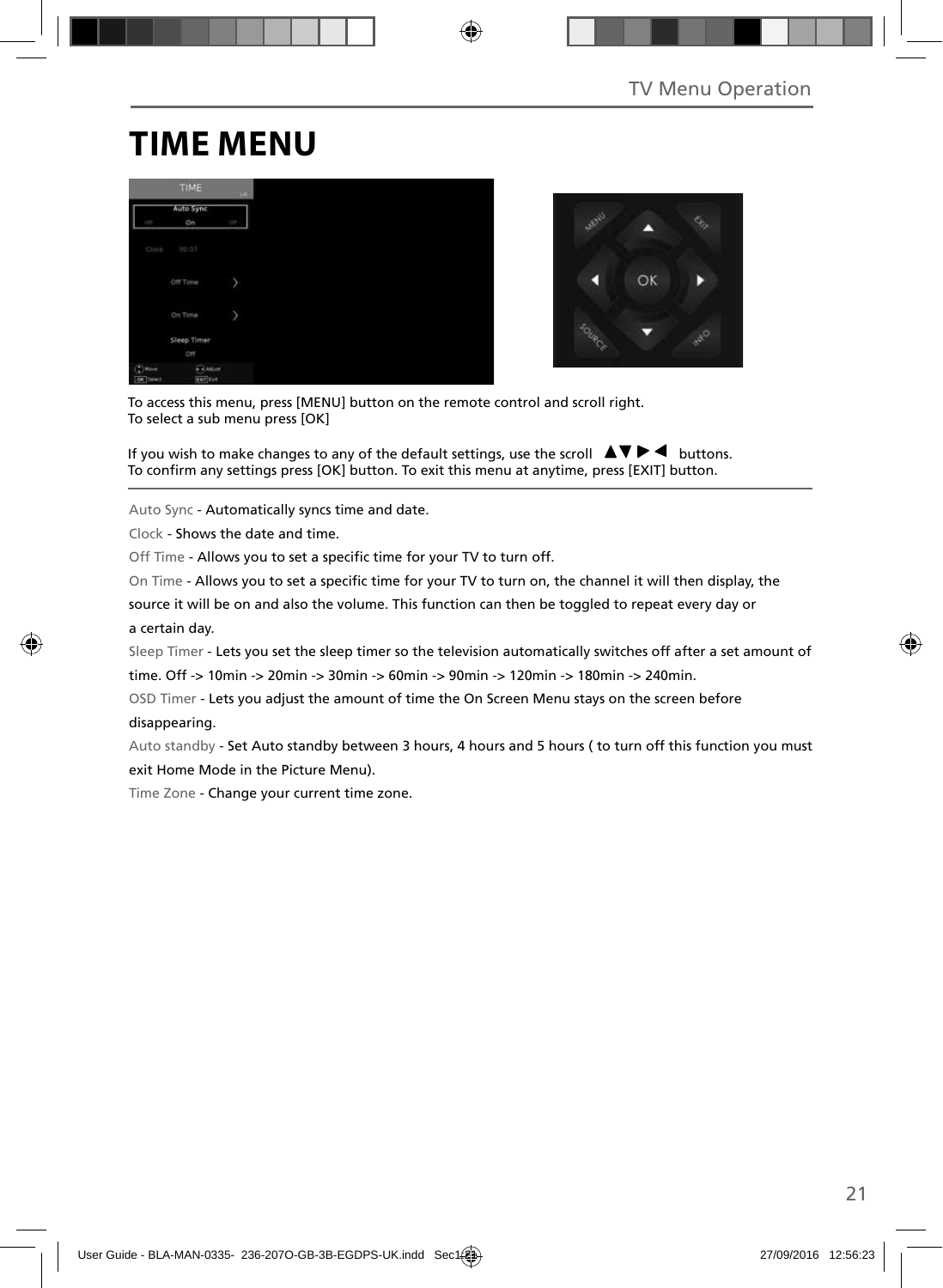# **SETTINGS MENU**





To access this menu, press [MENU] button on the remote control and scroll right. To select a sub menu press [OK]

If you wish to make changes to any of the default settings, use the scroll  $\Box \blacktriangledown \blacktriangleright \blacktriangleleft$  buttons. To confirm any settings press [OK] button. To exit this menu at anytime, press [EXIT] button.

Language - Allows you to change the language of the menu.

Audio Language 1 - Set the primary audio language.

Audio Language 2 - Set the secondary audio language.

Subtitle Language 1 - Set the primary subtitle language.

Subtitle Language 2 - Set the sceondary subtitle language.

Hearing Impaired - This allows the user to turn on the Hearing Impaired function, this produces subtitles on the screen which provide a description of what is happening during the selected program.

Blue Screen - Changes the background when there is no input between clear and a blue background (Only available on some sources).

First Time Installation - Allows you to access the First Time Installation menu and retune the TV set. Reset TV - This resets the menus to factory settings and clears all the TV channels from the television. Software Update (USB) - From time to time we may release new firmware to improve the operation of the television (available to download). This menu lets you install the new software/firmware onto the television. Further details of how to do this will be issued with the firmware. Contact the helpline or refer to the 'product support' section of the website.

HDMI CEC (Consumer Electronic Control) - Allows HDMI devices to control each other and allows the user to operate multiple devices with one remote control. (only available with compatible devices). Network Configuration - Allows you to manually set your network settings on the TV (for more information please see 'Network Configuration' page.

LED Status - Allows the user to switch the LED power indicator light ON or OFF when the TV is being operated. (When this option is set to OFF the LED power indicator light will flash when the remote control is used and will flash red during the normal start up process).

Version info - Allows you to view the version/information of the software installed on the TV set.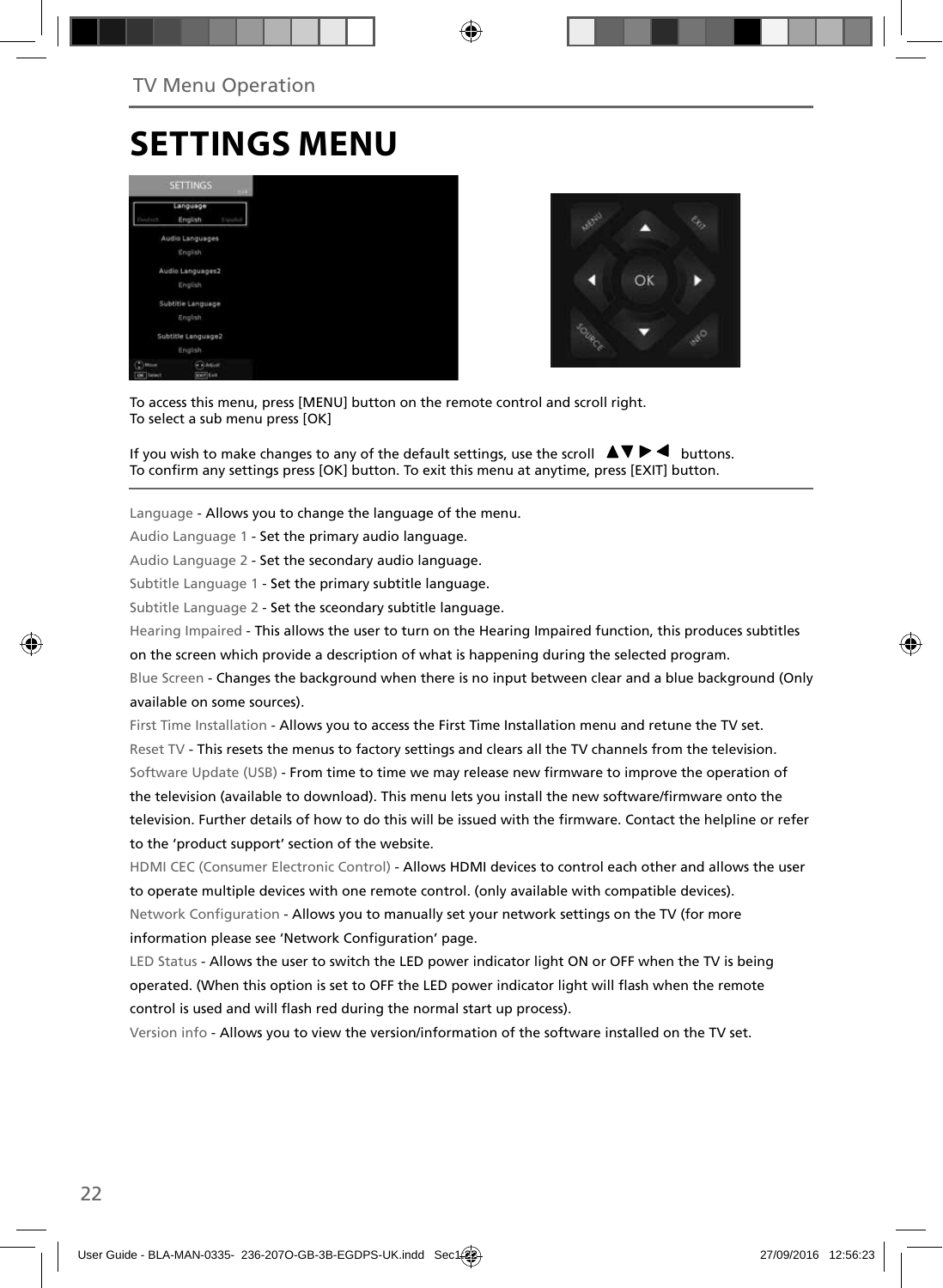## **NETWORK CONFIGURATION**



 $\bigoplus$ 

For the network configuration to work the TV will need to be connected to your home network via an ethernet cable, with these requirements in place the TV will connect to the network automatically.

IP Config - Allows you to access LAN network connection settings. Choose from the following options:

| Auto   | Will automatically connect the TV to your home network (this is the default setting |
|--------|-------------------------------------------------------------------------------------|
|        | and is highly recommended)                                                          |
| Manual | Allows you to manually change the IP, Netmask, Gateway and DNS information.         |
|        |                                                                                     |

Network Info - Allows you to view Information about network settings. Network Test - Allows you to test the network connection.

◈

⊕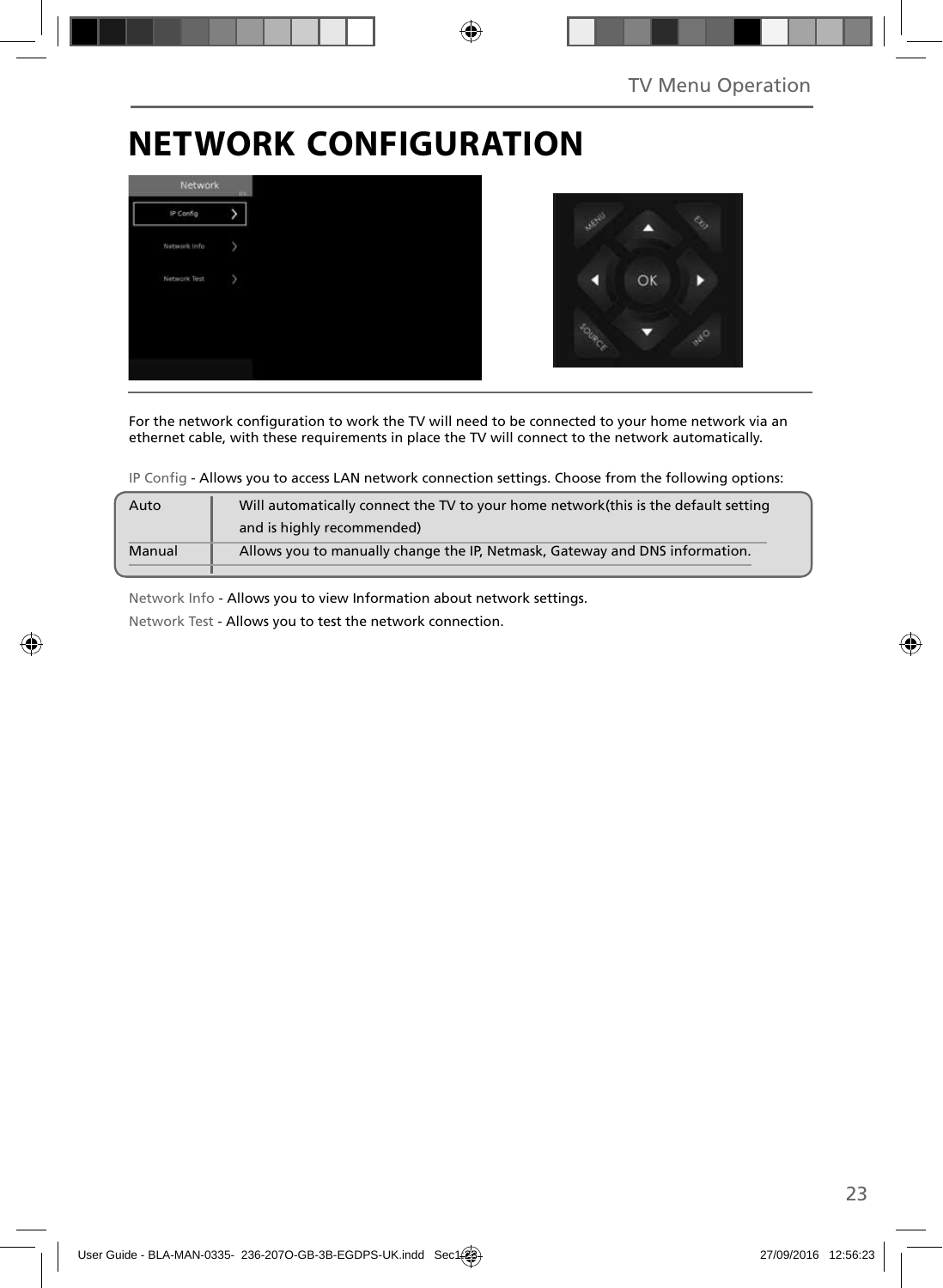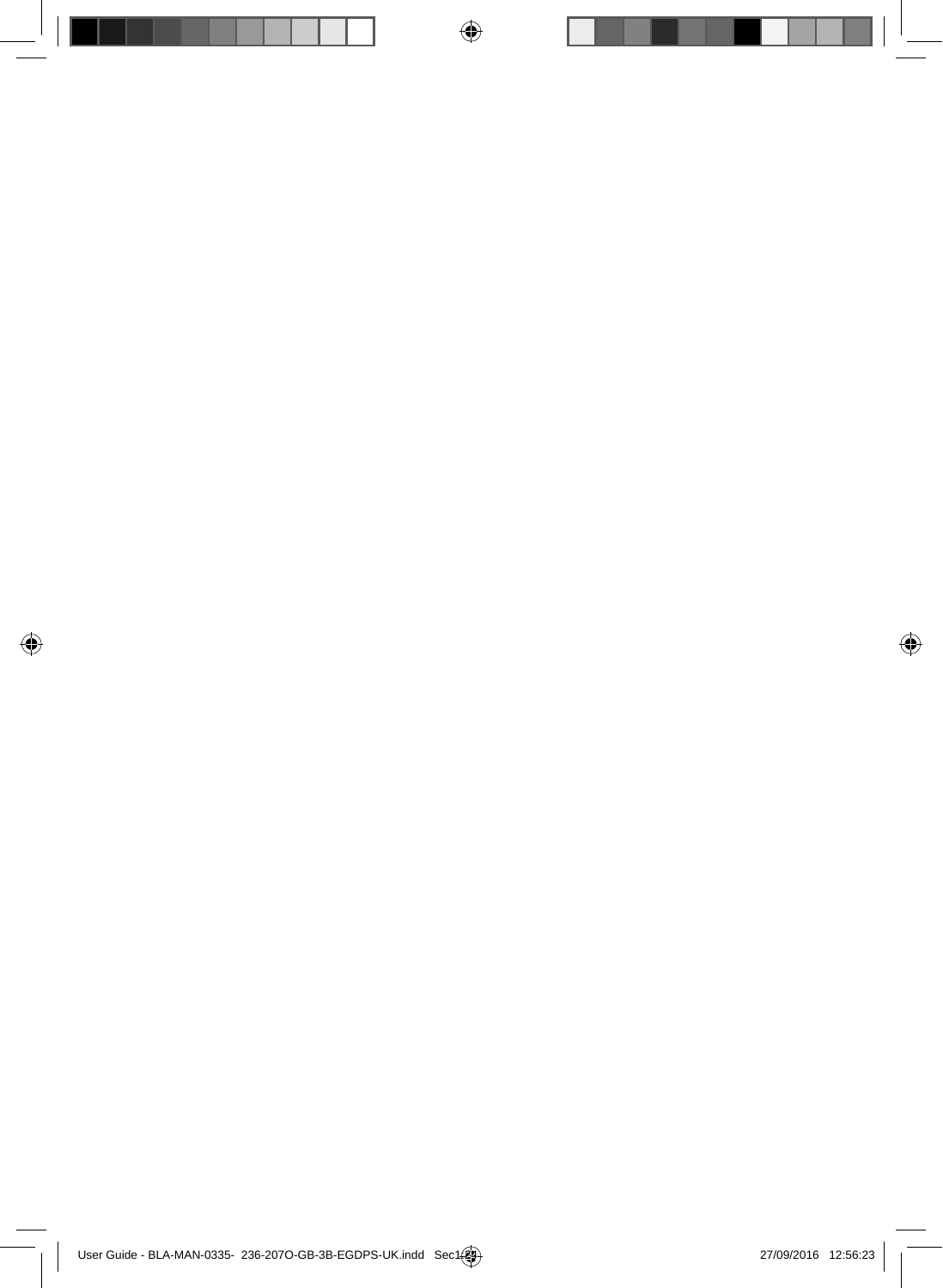## **DVD SETUP**

**(Applies to models with built in DVD player)**





To enter this menu please ensure the TV is in DVD source & press [DVD SETUP]

If you wish to make changes to any of the default settings, use the scroll  $\Box \Box \Box \Box$  buttons. To confirm any settings press [OK] button. To exit this menu at anytime, press [DVD SETUP] button.

| TV Display - Choose from the following options |                                                              |  |  |  |
|------------------------------------------------|--------------------------------------------------------------|--|--|--|
| 4:3 Pan scan                                   | PS Traditional picture format, often used on old film        |  |  |  |
| 4:3 Letter box                                 | LB Traditional picture which has been adapted for widescreen |  |  |  |
| Wide                                           | 16:9 Widescreen picture format                               |  |  |  |
|                                                |                                                              |  |  |  |

**Speaker Setup** - Choose from the following options

| <b>LT/RT</b> | Converts from multi-channel sound to mono   |
|--------------|---------------------------------------------|
| Stereo       | Converts from multi-channel sound to stereo |

**Dual Mono** - Choose from the following options

| Stereo   | Outputs 2 channels of sound both left and right                  |
|----------|------------------------------------------------------------------|
| Mono L   | Outputs left side sound                                          |
| Mono R   | Outputs right side sound                                         |
| Mix Mono | Outputs a single channel of sound but mix between right and left |

**Dynamic Range** - This is the difference between the quietest and loudest sounds. This setting works only with DVD discs recorded in Dolby digital.

| Full       | Set this to listen with the range recorded on the disc                              |
|------------|-------------------------------------------------------------------------------------|
| 3/4        | Set this to listen with a range equivalent to a normal television                   |
| 1/2        | Set this to listen with a smaller difference between the maximum and minimum volume |
| 1/4        | Set this to listen with a smaller difference between the maximum and minimum volume |
| <b>Off</b> | Set dynamic range to off                                                            |

**TV Type** - Choose from the following options

| PAL         | For discs from UK/Europe, Asia, Australia etc |
|-------------|-----------------------------------------------|
| Multi       | For both NTSC and PAL                         |
| <b>NTSC</b> | For discs from North America, Japan etc       |

**Default** - Choose from the following options

Reset Resets all options in the 'DVD setup' menu back to the default settings

Tip: This TV/DVD player is pre-set to play Region 2 DVDs. In the event you wish to use the TV/DVD in another country that uses different region discs, please visit www.umc-uk.co.uk. Select 'Product Support', 'Changing Region'.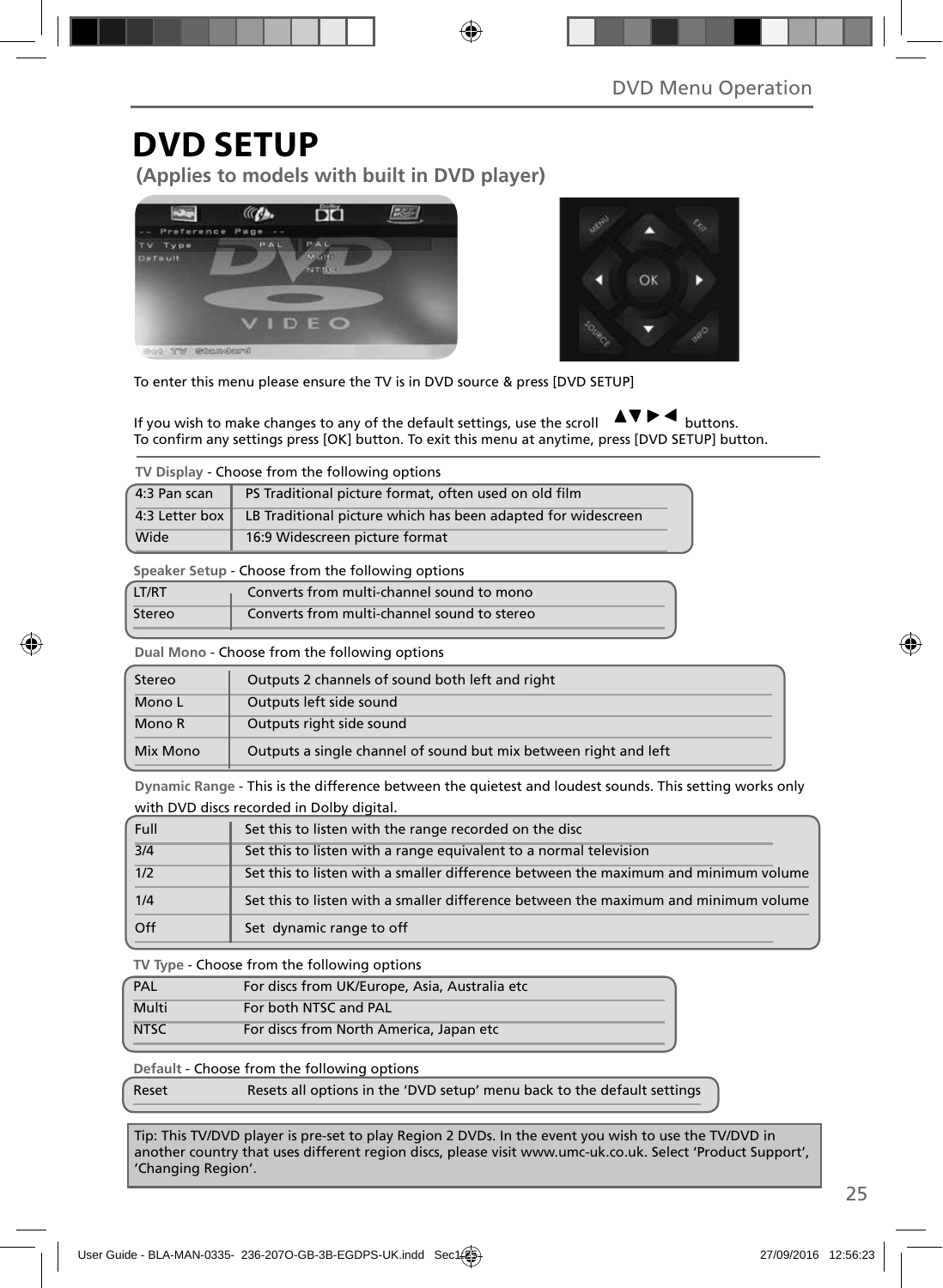# **7 DAY TV GUIDE**

TV Guide is available in Freeview/Saorview TV mode. It provides information about forthcoming programmes (where supported by the Freeview/Soarview channel). You can view the start and end time of all programmes and on all channels for the next 7 days and set reminders.

1) Press the [TV GUIDE] button on the remote control and the following 7 Day TV Guide will appear:

|                | 1 BBC ONE Oxford           |                                            |       |                                   |                             |                       |                             | 10:52 AM<br>09.05.2016 |
|----------------|----------------------------|--------------------------------------------|-------|-----------------------------------|-----------------------------|-----------------------|-----------------------------|------------------------|
|                |                            |                                            |       |                                   |                             |                       | PROGRAMME GUIDE             |                        |
|                |                            | <b>Now</b>                                 | 11:00 | 11:30                             | 12:00                       | 12:30                 | 13:00                       |                        |
| П              | <b>BBC ONE OX</b>          | Homes Under                                |       | Neighbourhood Blues Oxford Street |                             | <b>Bargain Hunt</b>   |                             | <b>BBC News at </b>    |
| $\overline{a}$ | <b>BBC TWO</b>             | Victoria                                   |       | <b>BBC Newsroom Live</b>          |                             | <b>Daily Politics</b> |                             | Coast Athle            |
| 3              | $\mathsf{I}^{\mathsf{IV}}$ |                                            |       | This Morning                      |                             |                       | Loose Women                 |                        |
| 4              | Channel 4                  | Ramsay's Kitchen Nightmares  Four in a Bed |       |                                   |                             | Four in a Bed         | Four in a Bed Four in a Bed |                        |
| 5              | Channel 5                  | The Wright Stuff                           |       | <b>GPs: Behind Closed Doors</b>   | <b>AAA</b>                  |                       | <b>Cowboy Builders</b>      | Home                   |
| 6              | ITV2                       | <b>Royal Pains</b>                         |       | <b>Dinner Date</b>                |                             | Emmerdale             | Coronation  Coron           |                        |
| 7              | That's Oxfor               | <b>Talk Oxford</b>                         |       |                                   | <b>Oxfordshire News Now</b> |                       |                             |                        |
| 9              | <b>BBC FOUR</b>            | This Is BBC Four                           |       |                                   |                             |                       |                             |                        |
|                | will Info                  |                                            |       | <i><b>Freeview</b></i>            |                             | Remind                | <b>Prev Day</b>             | Next Day               |

2) Navigate through the menu using  $\blacktriangle \blacktriangledown \blacktriangleright \blacktriangleleft$ . You can now:

Set a reminder by pressing GREEN View a previous day by pressing YELLOW View the next day by pressing BLUE

3) Press [EXIT] to exit the 7 day TV Guide

## Channel List

To view the channel list, please ensure that the TV is set to either the analogue or digital source and no menus or TV notifications are displayed.



1) Press [OK] on the remote control and the channel list menu will appear.

2) Scroll through the channel list by using  $\blacktriangle \blacktriangledown$  buttons then press [OK] to view the channel that is currently highlighted.

3) Scroll through different types of channels such as Freeview/ALL/ Digital TV/Radio/data and HD channels by using  $\blacktriangleleft$  buttons.

4) Press [EXIT] to exit the channel list.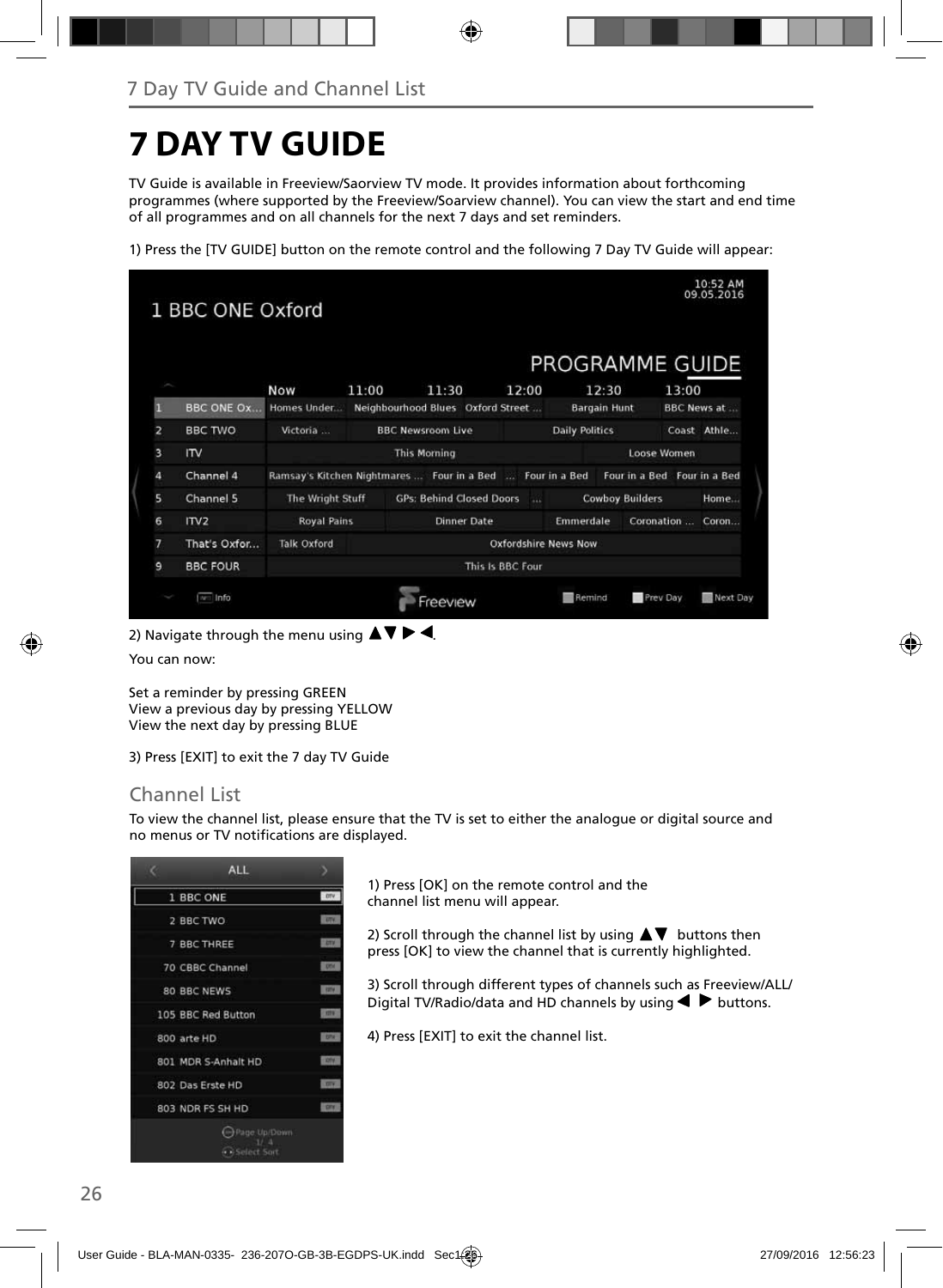## **USB RECORD - DIGITAL/FREEVIEW MODE**

#### USB RECORD – DIGITAL/FREEVIEW MODE

Built into this television is a USB record facility. This function is available in Digital/Freeview mode when used in conjunction with a compatible USB memory stick or USB hard drive. The benefits of this are as follows:

- Pause live TV and then playback, fast forward and rewind (up to live TV)
- One button record, if you decide you want to record the current programme
- Easy programmable recording from the 7 day TV Guide
- Record TV and watch/listen back on your computer/laptop

Due to the nature of the product, it is necessary to use a high speed USB memory stick (as the TV reads from and writes to the memory stick at the same time, some memory sticks may not be suitable)

You can purchase high speed memory sticks from some computer stores, alternatively, we have a selection of tested and compatible memory sticks available to purchase directly from the helpline/web site.

Minimum Specification - USB Memory Stick

**If you wish to use a USB portable hard drive larger than 32GB, please refer to the FAQ section at the rear of this user guide.**

## Pause Live TV (Time Shift)

Pausing Live TV is very simple.



 $-$  Press the play/pause button and the television will pause and the live content will be recorded. To resume watching press play/pause again.

 $\bigoplus$  - Press fast forward to go forward in a recording (i.e. to skip adverts)

 $\left(\bigstar\right)$  - Press fast rewind to go back in a recording (i.e. if you fast forwarded too far)

Tip: When you switch the TV to standby or change channel the Time Shift memory is wiped. To restart time shift you must press play/pause button.

#### One Button Record

At any point in time you may decide to record the current channel that you are watching. To do this you need to press the red button highlighted below.



Tip: This television contains one TV tuner, therefore it can only record the channel you are watching or record one channel while the television is in standby mode.

Note: USB record function is only avilable in Digital/Freeview TV mode. Due to copyright laws and illegal copying/recording it is not possible to record to/from any other input/output source.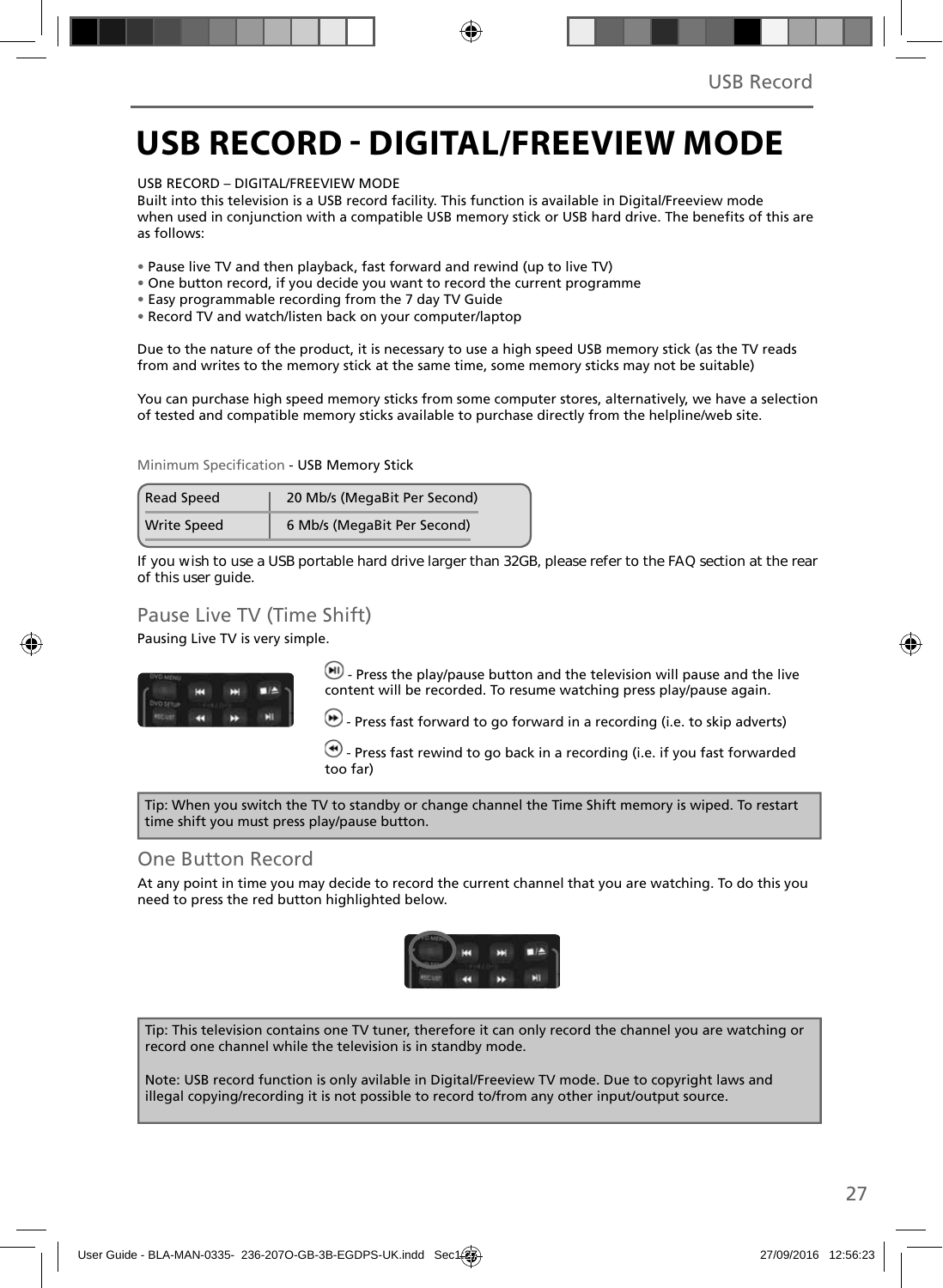# **USB MODE/MEDIA PLAYER**

USB mode offers playback of various different types of content that you have saved on your USB Memory Stick.

On switching to USB source the below menu screen will appear. The content will be divided into Photo, Music, Movie and Text based on file type.



1) You can navigate through the menus using the scroll  $\blacktriangle\blacktriangledown\blacktriangleright\blacktriangleleft$  buttons. To confirm the item you wish to play/view press [OK] button.



2) Select the drive you require. (If your drive only has 1 partition you will only see 1 item).



3) You can now access the item. Press OK to view. 4) While viewing, you can control the item by



using the remote control buttons (below) or by pressing ( i ) and using  $\Box \blacktriangledown \blacktriangleright \blacktriangleleft$  and (OK)



**Tip:** If you experience a playback issue, please ensure the files being used are the correct format (example - the picture plays but no sound) See technical specification page for compatible file types ⊕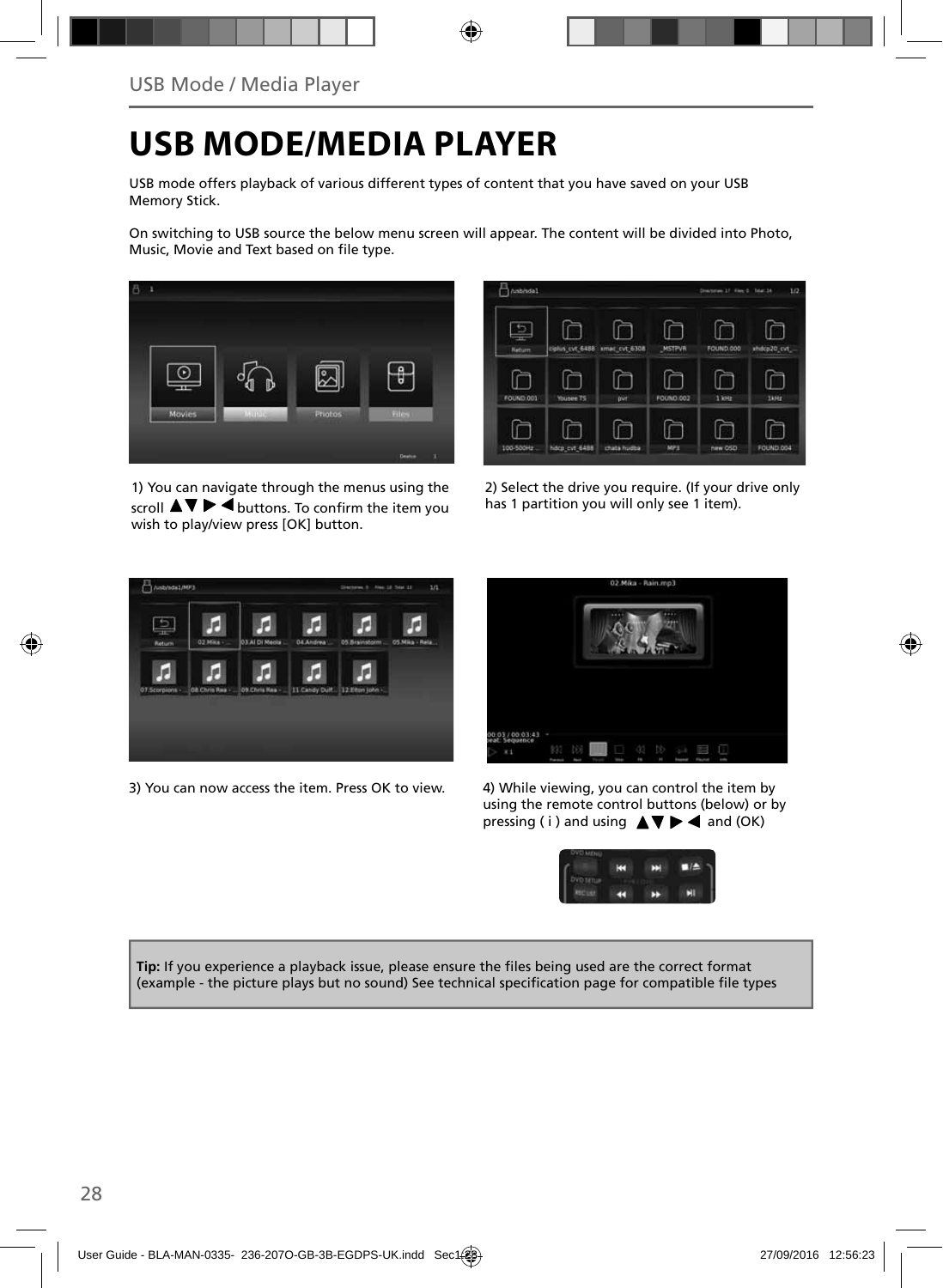Sky Box

SCART or HDMI cable

## **USING YOUR TV WITH A SKY DIGITAL SET TOP BOX**

#### **Option 1) Connecting your TV to your Sky box (when both the TV and Sky Box are located in the same room)**

Depending on your Sky Box & TV model, connect either by SCART or HDMI cables (available separately).

If connecting by SCART, select the 'Input source' on the TV as SCART. If your TV does not have SCART, please refer to 'Connections' pages in this user guide for alternative ways to connect.

If connecting by HDMI, select the 'Input source' on the TV as HDMI (if the TV has more than 1 HDMI port, ensure you select the input source to match the HDMI numbered port on the rear of the TV).

If you wish to use your Sky remote to operate the TV's functions, you will need a Sky remote control (Revision 9 or later) and you will need to program a 4 digit code into it. See bottom of this page.

#### **Option 2) Connecting your TV to your Sky box (when your Sky box is located in a different room to the TV)**

Please note, if you are adding a 'Magic Eye/TV Link' to your system so that you can use your Sky remote control to change the Sky channel in the room where the 2nd TV is located, please refer to the instructions included with the TV link/magic eye in order to ensure the RF or RF2 output on your Sky box is powered on. (The red LED light on the TV link/magic eye will light up if the RF / RF2 output is correctly set up) If you do not have the instructions



that came with the TV link/magic eye, instructions on how to do it can be found on our web site.

1) To tune the TV to the Sky box, on the 2nd TV, select the 'Analogue' input source.

2) Select the channel that you wish to store the Sky box/channel on. (If you do not use channels 1-5 because you no longer have analogue terrestrial channels after digital switchover, you may choose to select channel 1 to store the Sky box/channel, if you still have and use analogue channels 1-5, you may for example decide that channel 6 is the best option for you).

3) Press the corresponding number on the remote control to select the desired analogue channel chosen as per point 2 above.

4) On the TV remote control, press Menu. Now navigate through the menus to select Manual Tuning or Analogue Manual tuning (refer to the Tuning/Channel menu section of this user guide if necessary)

5) Manually tune in the channel (usually, the Sky box is at a frequency between 800Mhz and 850Mhz) once the Sky box/channel is found, press 'OK' to store it.

If you wish to use your Sky remote to operate the TV's functions, you will need a Sky remote control (Revision 9 or later) and you will need to programme a 4 digit code into it. See below.

#### **Using a Sky remote or a universal remote to operate your TV**

**Sky remote control** - If you wish to use your Sky remote to operate the basic functions of your TV, you need to program a 4 digit code into it. Please note - you will need a Sky Revision 9 remote control (or later). **The code required for this television is 2134.** If you wish to upgrade/replace your existing Sky remote control to the latest version, you can do so on our website.

**Universal remote control** - If you wish to use a Universal remote control to operate your TV, please refer to the website for a full list of codes. (Please note we only have codes for One for All branded remote controls, if you have an alternative brand of Universal remote, please refer to the manufacturer for the code.)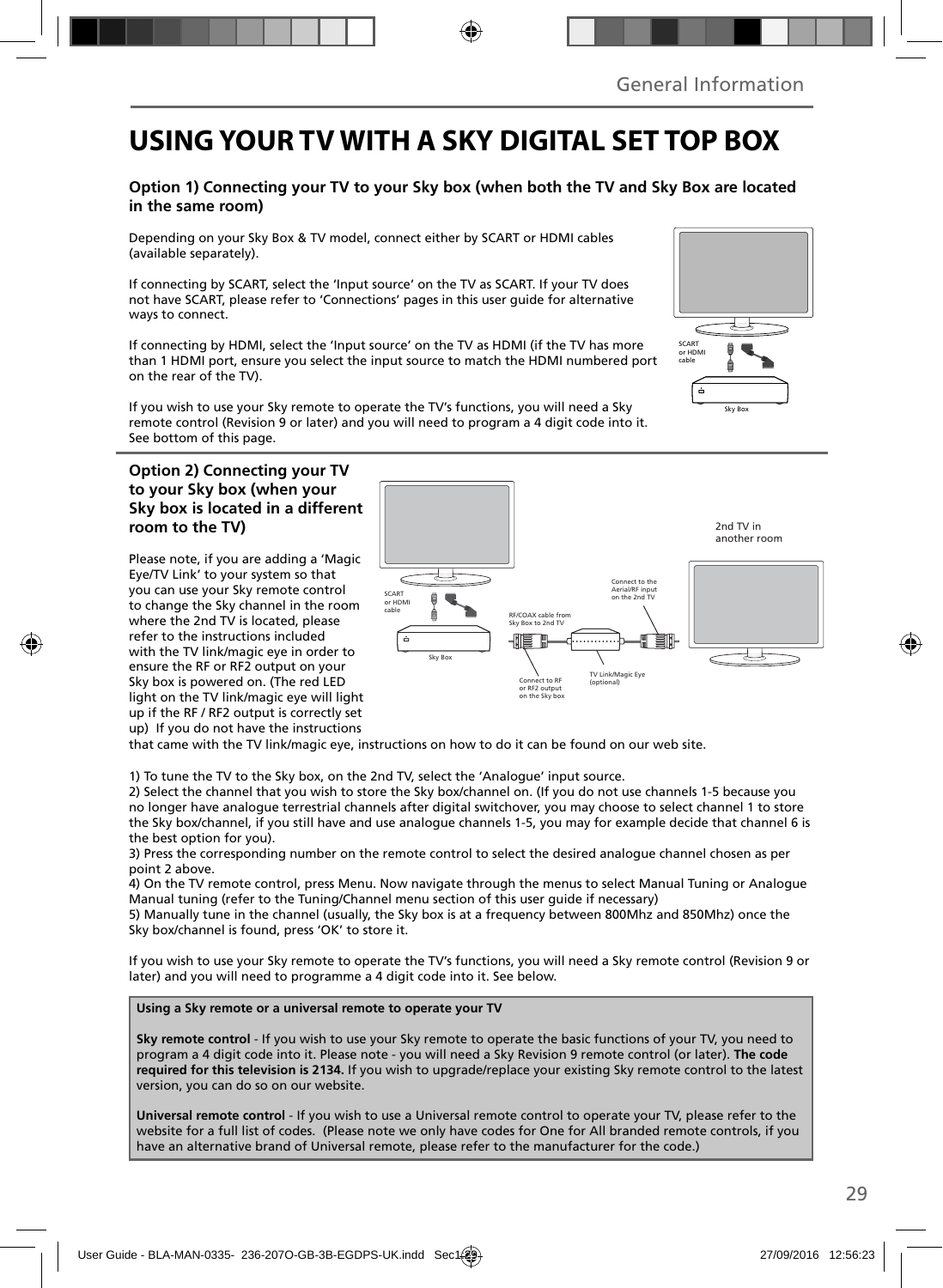# **FREQUENTLY ASKED QUESTIONS**

◈

| General                    | I would like to have louder<br>sound by connecting additional<br>speakers.                                                            | 1) Use the 3.5mm headphone output and a 3.5mm to phono cable (available separately) to<br>connect to an amplifier/surround sound system. Please note this will deactivate the TV's built<br>in speakers.<br>2) Connect a COAX cable from the TV's COAX output to your amplifier/surround systems<br>COAX input.                                                                                                                                                                                                                                                                                                                     |  |
|----------------------------|---------------------------------------------------------------------------------------------------------------------------------------|-------------------------------------------------------------------------------------------------------------------------------------------------------------------------------------------------------------------------------------------------------------------------------------------------------------------------------------------------------------------------------------------------------------------------------------------------------------------------------------------------------------------------------------------------------------------------------------------------------------------------------------|--|
| General                    | Why are some options in the<br>menu unavailable and greyed<br>out.                                                                    | Some options are only available in certain sources, i.e. HDMI. They are<br>unavailable in the other sources where they have no affect.                                                                                                                                                                                                                                                                                                                                                                                                                                                                                              |  |
| General                    | Can I stop my TV automatically<br>turning off after 4hrs?                                                                             | Yes, in the 'Time' menu settings, scroll down to Auto standby and select OFF.                                                                                                                                                                                                                                                                                                                                                                                                                                                                                                                                                       |  |
| TV                         | I have tuned in Digital TV but I<br>am not receiving any or all of the<br>channels and/or the channels I<br>receive are breaking up.  | 1) Check you are in an area that can receive Freeview/Saorview, visit www.freeview.co.uk or<br>www.saorview.ie<br>2) Check you are using an aerial that is able to receive a good digital signal. In most cases,<br>you will need an outdoor digital hi-gain/wideband aerial. In areas that have excellent<br>digital coverage, you may be able to use a loft type aerial but it is highly likely that you will<br>also need to connect a booster between the back of the TV and the TV aerial wall socket.<br>Unfortunately, to receive a good enough digital signal, it is not possible to use a portable/<br>indoor type aerial. |  |
| TV                         | I have re-tuned my television<br>but when I switch it off it is not<br>storing the channels.                                          | If the TV does not save the channels when you power it off, it's likely the channel database<br>has become corrupt.<br>1) Turn off the TV.<br>2) Remove the RF/Aerial cable from the rear of the TV and then turn the TV back on again.<br>3) Using the remote control, press Menu followed by 8-8-8-8 to enter the initial setup/first<br>time installation menu.<br>4) Press OK (let the TV run the full tuning process).<br>5) Once completed, turn off the TV, reconnect the RF/Aerial cable then turn the TV back<br>on again.<br>6) Repeat steps 3 & 4.                                                                       |  |
| <b>VCR/DVD</b><br>Recorder | I have connected the TV to my<br>VCR or DVD Recorder via SCART<br>but it is not recording.                                            | In addition to connecting via SCART, you should connect the aerial cable from the wall<br>socket to your VCR/DVD Recorder and another aerial cable from the VCR/DVD Recorder to<br>the TV.                                                                                                                                                                                                                                                                                                                                                                                                                                          |  |
| Game Consoles              | I have connected my<br>Playstation/Xbox to the TV via<br>HDMI, but I am not receiving<br>any pictures or sound on my<br>Television.   | 1) Ensure the TVs' source is set to HDMI.<br>2) Check your settings on your Playstation/Xbox are as per the Playstation/Xbox<br>instruction manual.                                                                                                                                                                                                                                                                                                                                                                                                                                                                                 |  |
| Game Consoles              | I have connected my<br>Playstation/Xbox to the TV via<br>Component cables (red, green<br>& blue) but I am not receiving<br>any sound. | Component cables only provide HD pictures. For the sound you will need to connect the red<br>& white audio cables on the Playstation/Xbox to the red & white phono inputs (or mini AV<br>input where fitted) on the rear of the TV. Please refer to the 'Connections' pages.                                                                                                                                                                                                                                                                                                                                                        |  |
| System Lock                | I have changed the password<br>on the television and now<br>forgotten it.                                                             | There is a master password of 4711, to gain access to the TV menu and reset the<br>normal password.                                                                                                                                                                                                                                                                                                                                                                                                                                                                                                                                 |  |
| <b>USB Mode</b>            | I have inserted a USB Memory<br>Key, but the TV does not<br>recognise it.                                                             | Ensure the USB Memory Key is formatted to type FAT32.                                                                                                                                                                                                                                                                                                                                                                                                                                                                                                                                                                               |  |
| <b>USB Mode</b>            | Using a USB portable hard drive<br>/ larger than 32GB.                                                                                | If you wish to use a portable hard drive larger than 32GB, please note that it must be<br>formatted to the FAT32 file system in order to operate on this TV. Windows XP/Vista<br>computers are only capable of formatting up to 32GB, therefore, you will need a software<br>programme/utility to format larger hard drives.<br>Please refer to the website, www.umc-uk.co.uk, for more information.                                                                                                                                                                                                                                |  |

30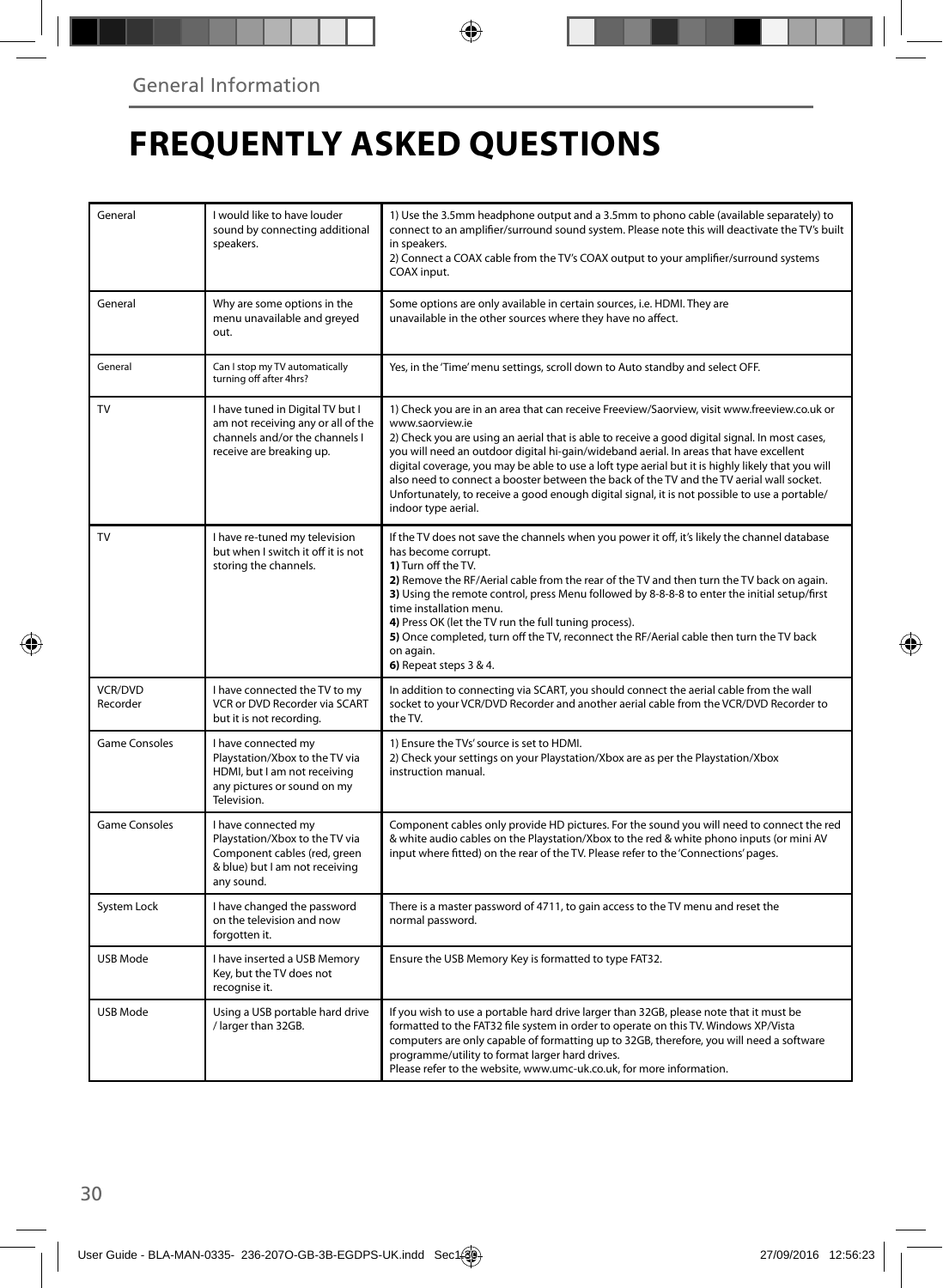# **FREQUENTLY ASKED QUESTIONS**

| DVD (For TV models<br>with DVD only) | I have inserted a disc but it is<br>not playing.                                        | 1) Ensure you have inserted the disc facing the correct way.<br>2) Ensure the disc is clean and is not scratched.<br>3) Some copied discs will not play.<br>4) Check the DVD is a region 2 disc - to change the region of the DVD player, refer to<br>www.umc-uk.co.uk, select 'Changing DVD Region' in the 'Product Support' section                                                            |
|--------------------------------------|-----------------------------------------------------------------------------------------|--------------------------------------------------------------------------------------------------------------------------------------------------------------------------------------------------------------------------------------------------------------------------------------------------------------------------------------------------------------------------------------------------|
| DVD (For TV models<br>with DVD only) | I have pressed the eject button<br>but the disc is not coming out.                      | To eject the disc hold the stop/eject button for 4 seconds.                                                                                                                                                                                                                                                                                                                                      |
| <b>USB Record</b>                    | I cannot change the channel,<br>access the menu or use the red<br>button.               | During time shift you cannot change the channel, access the menu or use the red button.                                                                                                                                                                                                                                                                                                          |
| <b>USB Record</b>                    | When using the USB to record<br>the picture 'breaks up' or<br>experience loss of sound. | Check the USB memory stick meets the minimum read speed requirements. Standard<br>definition channels require a read speed of 20 MB/s (Mega Byte per second) and a<br>write Speed of 6 MB/s (Mega Byte per second) HD channels require the read speed of 80<br>MB/s (Mega Byte per second) and a write speed of 40 MB/s (Mega Byte per second). USB 3.0<br>sticks should be used where possible. |
| Freeview HD                          | I cannot access all Freeview<br>channels.                                               | Some data channels for Freeview can only be obtained when the TV's ethernet port is<br>connected to your router.                                                                                                                                                                                                                                                                                 |
| Freeview HD                          | I cannot find the Freeview HD<br>channels.                                              | Freeview HD channels found during tuning will be placed in channel positions above 100.<br>For example, 101 (BBC1 HD), 102 (BBC2 HD) etc.                                                                                                                                                                                                                                                        |

◈

◈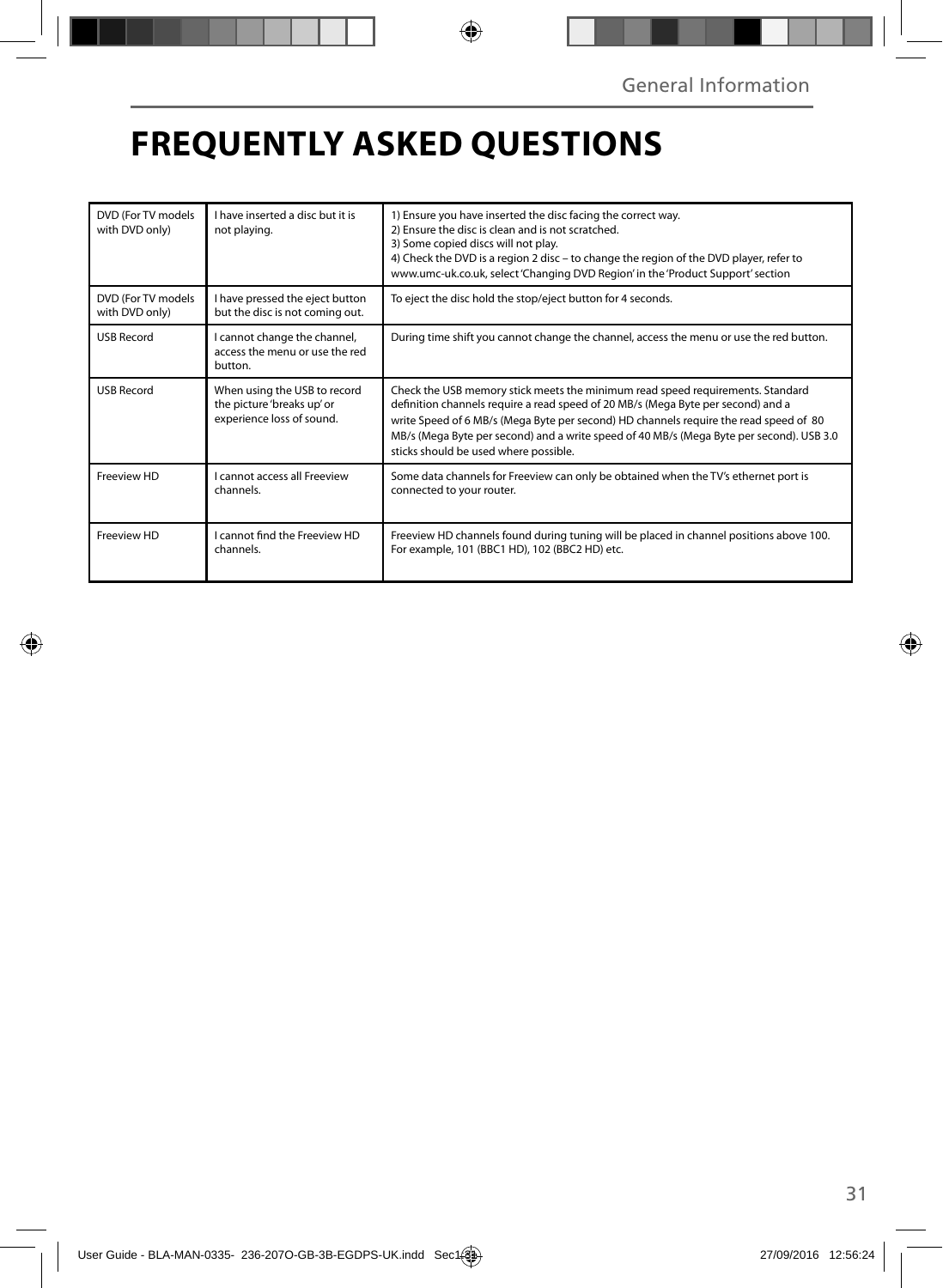# **TECHNICAL SPECIFICATION**

## **Product fi che (24" HD Ready Models)**

| <b>Supplier</b>                   | <b>Blaupunkt</b>    |                                                             |  |
|-----------------------------------|---------------------|-------------------------------------------------------------|--|
| <b>Model ID</b>                   | 236/2070-GB-3B-EGPS | 236/2070-GB-3B-EGDPS<br>(Models with inbuilt<br>DVD player) |  |
| Energy efficiency class           | A                   |                                                             |  |
| Visible screen size (diagonal)    | 60 cm / 23.6 inches |                                                             |  |
| On mode average power consumption | 25.0W               |                                                             |  |
| Annual energy consumption *1      | 37 kWh              |                                                             |  |
| Standby power consumption *2      | < 0.50 W            |                                                             |  |
| Off mode power consumption        | 0 <sub>W</sub>      |                                                             |  |
| Screen resolution                 | 1366 (H) x 768 (V)  |                                                             |  |
|                                   |                     |                                                             |  |

↔

\*1: Energy consumption XYZ kWh per year, based on the power consumption of the television operating 4 hours per day for 365 days. The actual energy consumption will depend on how the television is used.

\*2: When the TV is turned off with the remote control/standby button and no function is active.

## **Additional Technical Information**

| RF                              | 75 ohm Antenna / Analog / DVB                                                                                                                                             |     |  |
|---------------------------------|---------------------------------------------------------------------------------------------------------------------------------------------------------------------------|-----|--|
| Inputs                          | 2 x HDMI, 1 x USB, 1 x SCART, 1 x RJ45 LAN/Ethernet,<br>1 x Mini Composite/Video & L/R Audio shared<br>for Composite/Video & Component/YPbPr,<br>1 x Mini Component/YPbPr |     |  |
| Sound Outputs                   | 1 x 3.5mm Headphone, 1 x Digital Optical Audio Out                                                                                                                        |     |  |
| Speaker / Amplifier Watts (RMS) | $2 \times 3$                                                                                                                                                              |     |  |
| Voltage and power consumption   | 110-240y 50 / 60Hz<br>110-240y 50 / 60Hz<br>25/40W (ecomode/max)<br>25/50W (ecomode/max)                                                                                  |     |  |
| Dimensions including stand (mm) | 560W x 386H x 140D                                                                                                                                                        |     |  |
| Net weight (Kgs)                | 4.6                                                                                                                                                                       | 4.9 |  |
| <b>Wall Mounting</b>            | VESA 100 x 100 (mm)                                                                                                                                                       |     |  |

◈

32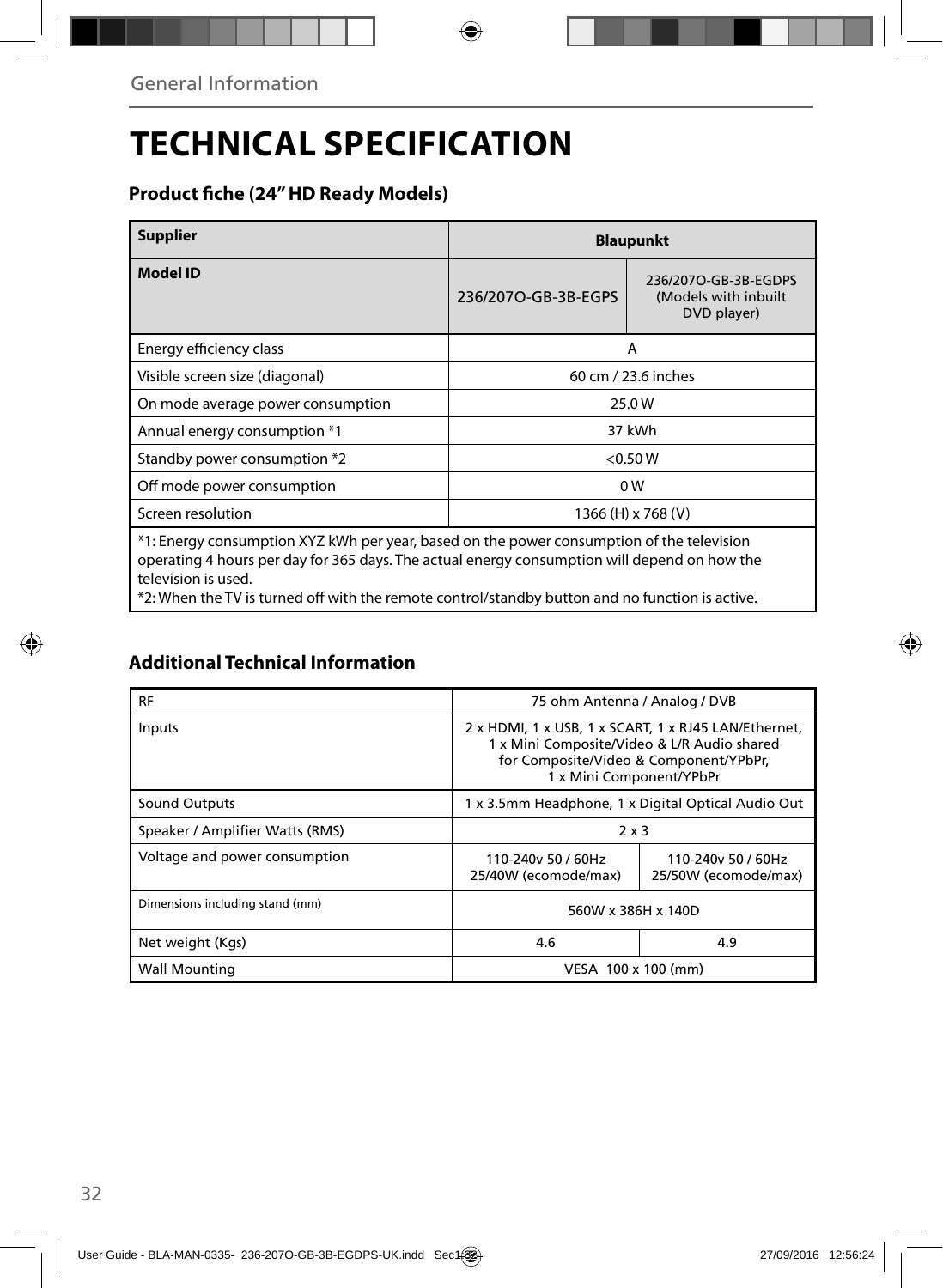# **TECHNICAL SPECIFICATION**

◈

## **Compatible files in USB Mode**

| Media           | File Ext.    | Codec                                         |                        |                                                                         |
|-----------------|--------------|-----------------------------------------------|------------------------|-------------------------------------------------------------------------|
|                 |              | Video                                         | Audio                  | Remark                                                                  |
| <b>MOVIE</b>    | .mpg         |                                               |                        | Max Resolution: 1920x1080                                               |
|                 |              | MPEG-1, MPEG-2                                | MP3, AAC,<br>AC3, PCM, | Max Data Rate: 40 Mbps                                                  |
|                 | .avi         | Xvid, MJPEG                                   |                        | Max Resolution: 1920×1080<br>Max Data Rate: 20 Mbps                     |
|                 |              | MPEG-4 SP/ASP,<br>H.263/H.264                 |                        |                                                                         |
|                 | .ts          | MPEG-2,<br><b>H.264, HEVC</b>                 |                        |                                                                         |
|                 | .mov<br>.mkv | MPEG-4 SP/ASP,<br>H.263/H.264,<br><b>HEVC</b> |                        |                                                                         |
|                 | .dat         | MPEG-1                                        |                        |                                                                         |
|                 | mp4          | MPEG-4 SP/ASP,<br>H.263/H.264,<br><b>HEVC</b> |                        |                                                                         |
|                 |              | MPEG-1, MPEG-2                                |                        | Max Resolution: 720×576                                                 |
|                 | .vob         | MPEG-2                                        |                        | Max Data Rate: 40 Mbps                                                  |
| <b>MUSIC</b>    | .mp3         | $\overline{a}$                                | MP3                    | Sample Rate: 8K~48KHz<br>Bit Rate: 32K~320Kbps                          |
|                 | .m4a/.aac    | $\overline{a}$                                | AAC                    | Sample Rate: 16K~48KHz<br>Bit Rate: 32K~442Kbps<br>Channel: Mono/Stereo |
| PHOTO           | .jpg/        | Progressive JPEG                              |                        | Max Resolution: 1024×768                                                |
|                 | .jpeg        | <b>Baseline JPEG</b>                          |                        | Max Resolution: 15360×8640                                              |
|                 | .bmp         | <b>BMP</b>                                    |                        | Max Resolution: 9600×6400<br>Pixel Depth: 1/4/8/16/24/32 bpp            |
|                 | .png         | Non-Interlaced                                |                        | Max Resolution: 9600×6400                                               |
|                 |              | Interlaced                                    |                        | Max Resolution: 1280×800                                                |
| <b>SUBTITLE</b> | .srt         | SubRip                                        |                        |                                                                         |
|                 | .ssa/.ass    | SubStation Alpha                              |                        |                                                                         |
|                 | .smi         | SAMI                                          |                        |                                                                         |
|                 | .sub         | SubViewer                                     |                        | SubViewer 1.0 & 2.0 Only                                                |
|                 |              | MicroDVD                                      |                        |                                                                         |
|                 |              | DVDSubtitleSystem                             |                        |                                                                         |
|                 |              | SubIdx(VobSub)                                |                        |                                                                         |
|                 | .txt         | TMPlayer                                      |                        |                                                                         |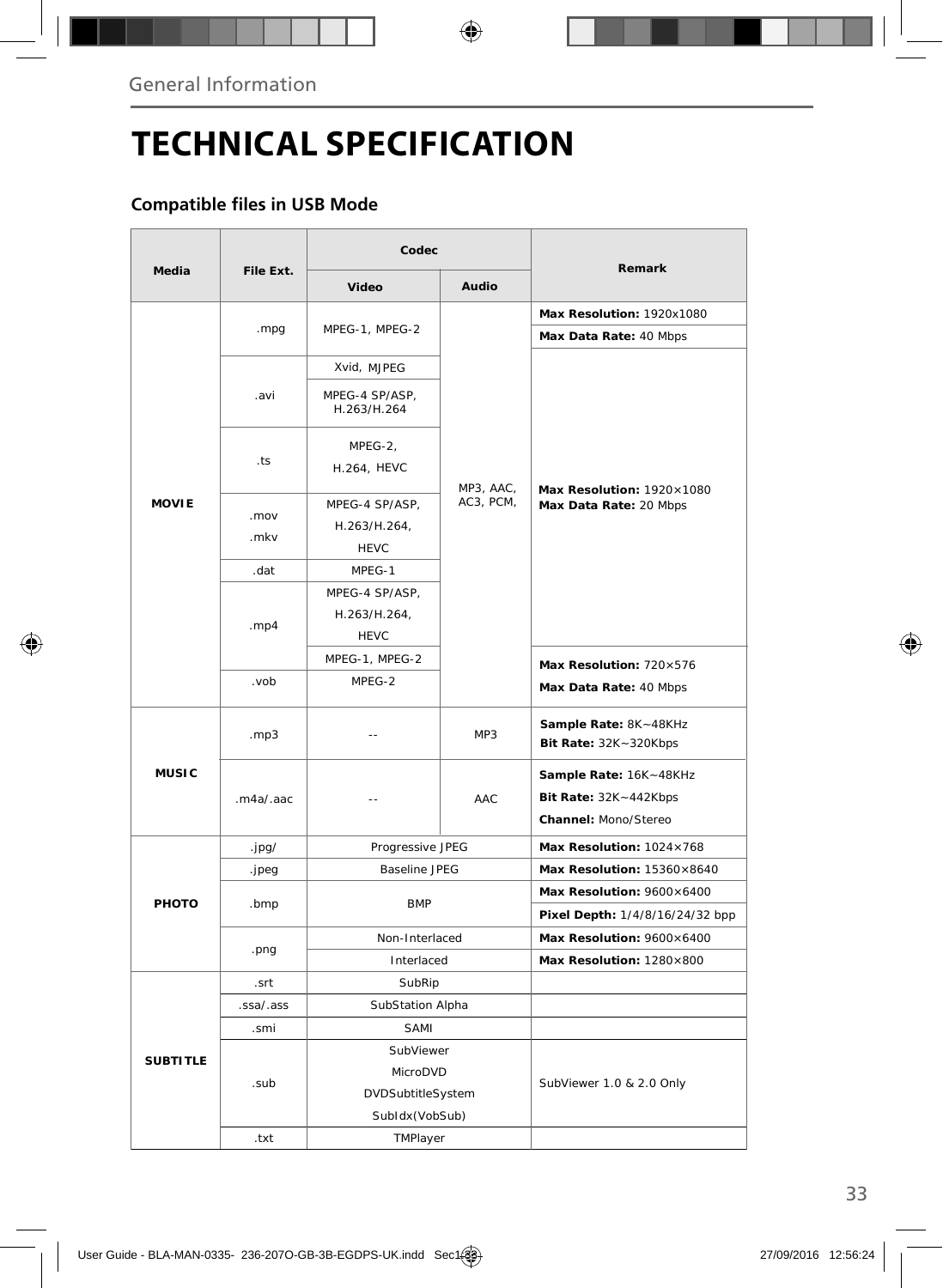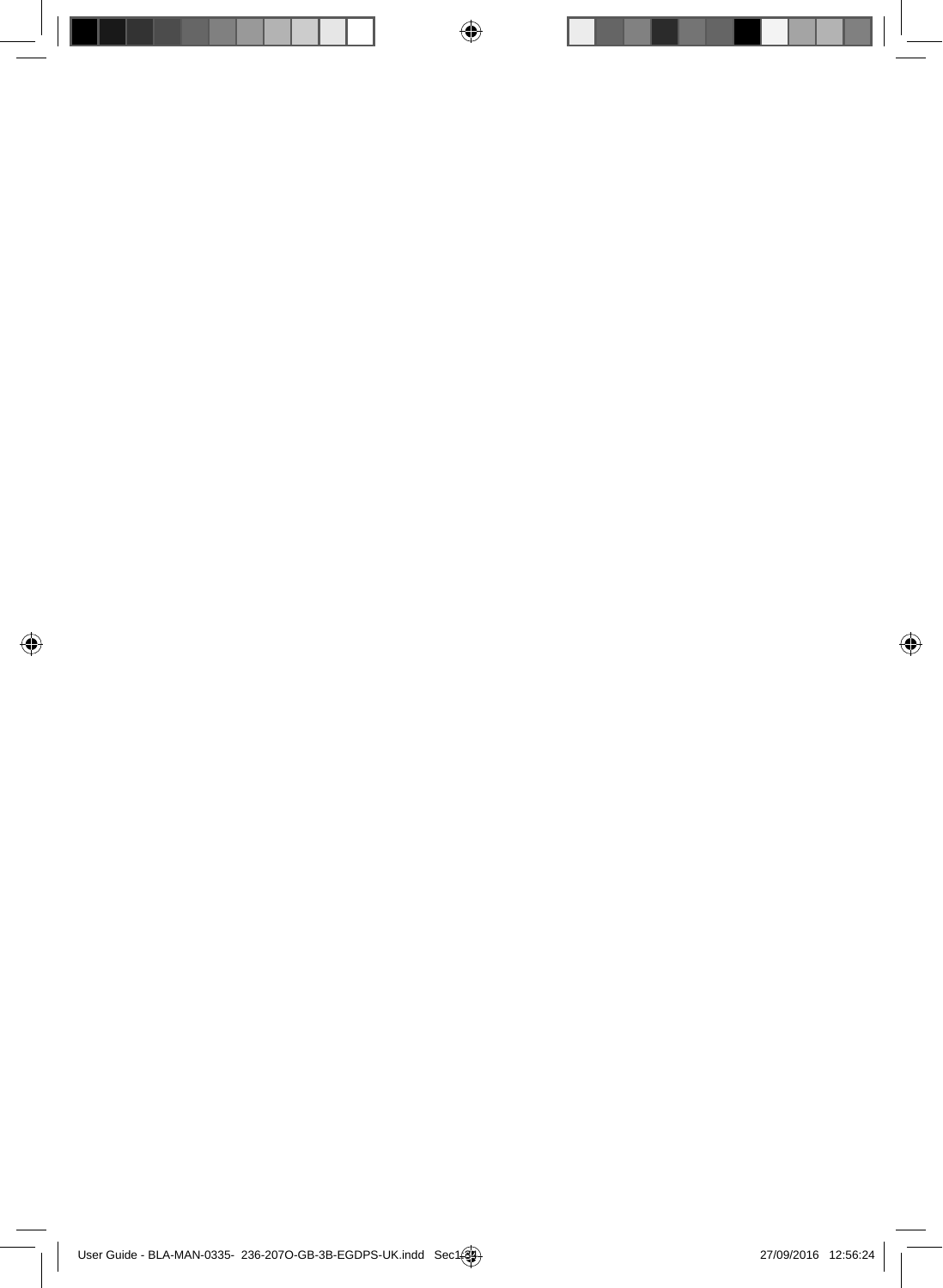